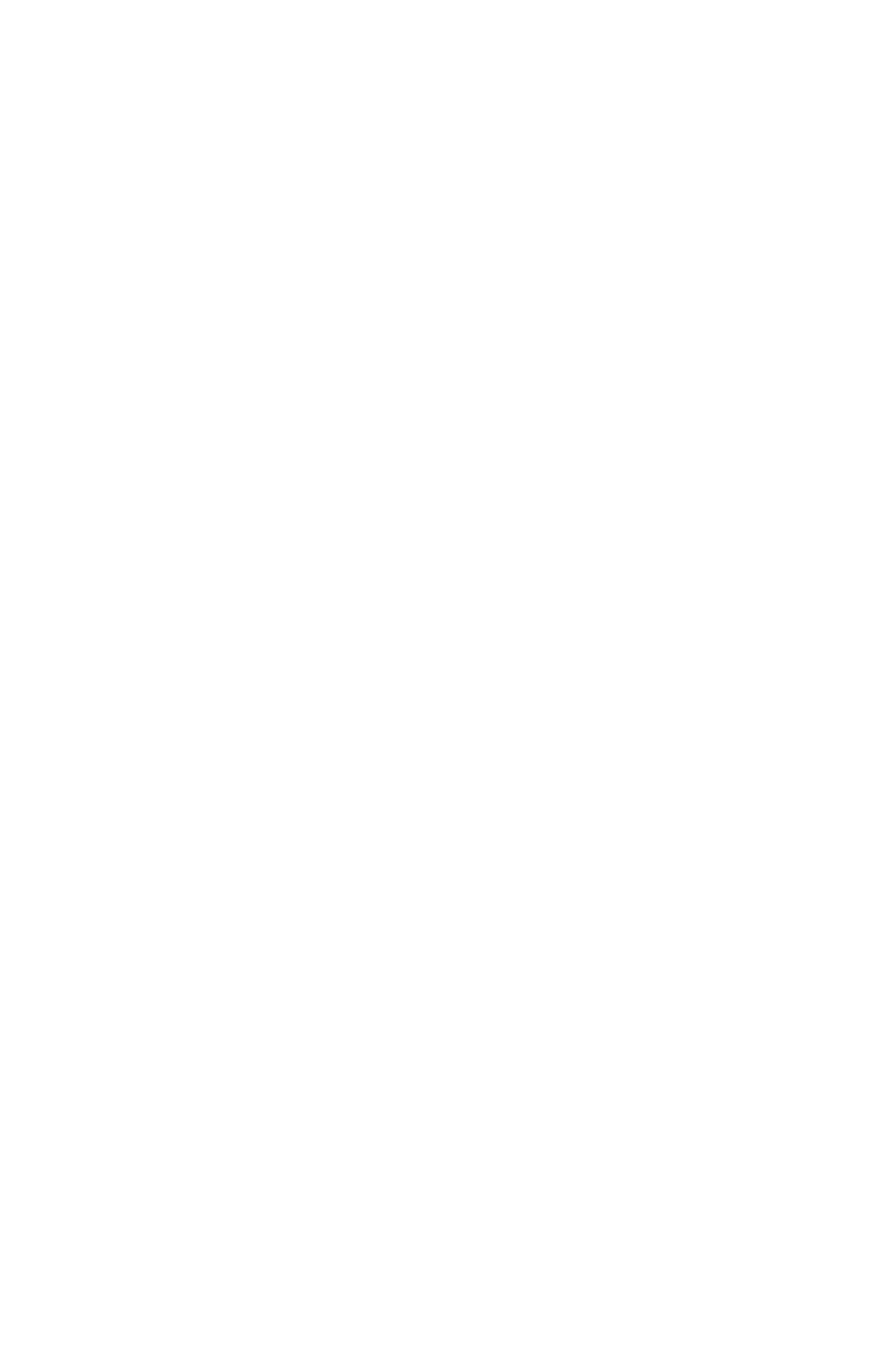## **TABLE OF CONTENTS**

| <b>ADDITIONAL INFORMATION ABOUT THE FUND'S INVESTMENT</b><br><b>OBJECTIVES, PRINCIPAL INVESTMENT STRATEGIES, AND RISKS 7</b> |  |
|------------------------------------------------------------------------------------------------------------------------------|--|
|                                                                                                                              |  |
|                                                                                                                              |  |
|                                                                                                                              |  |
| FREQUENT PURCHASES AND REDEMPTIONS OF FUND SHARES 14                                                                         |  |
|                                                                                                                              |  |
|                                                                                                                              |  |
|                                                                                                                              |  |
|                                                                                                                              |  |
|                                                                                                                              |  |
|                                                                                                                              |  |
|                                                                                                                              |  |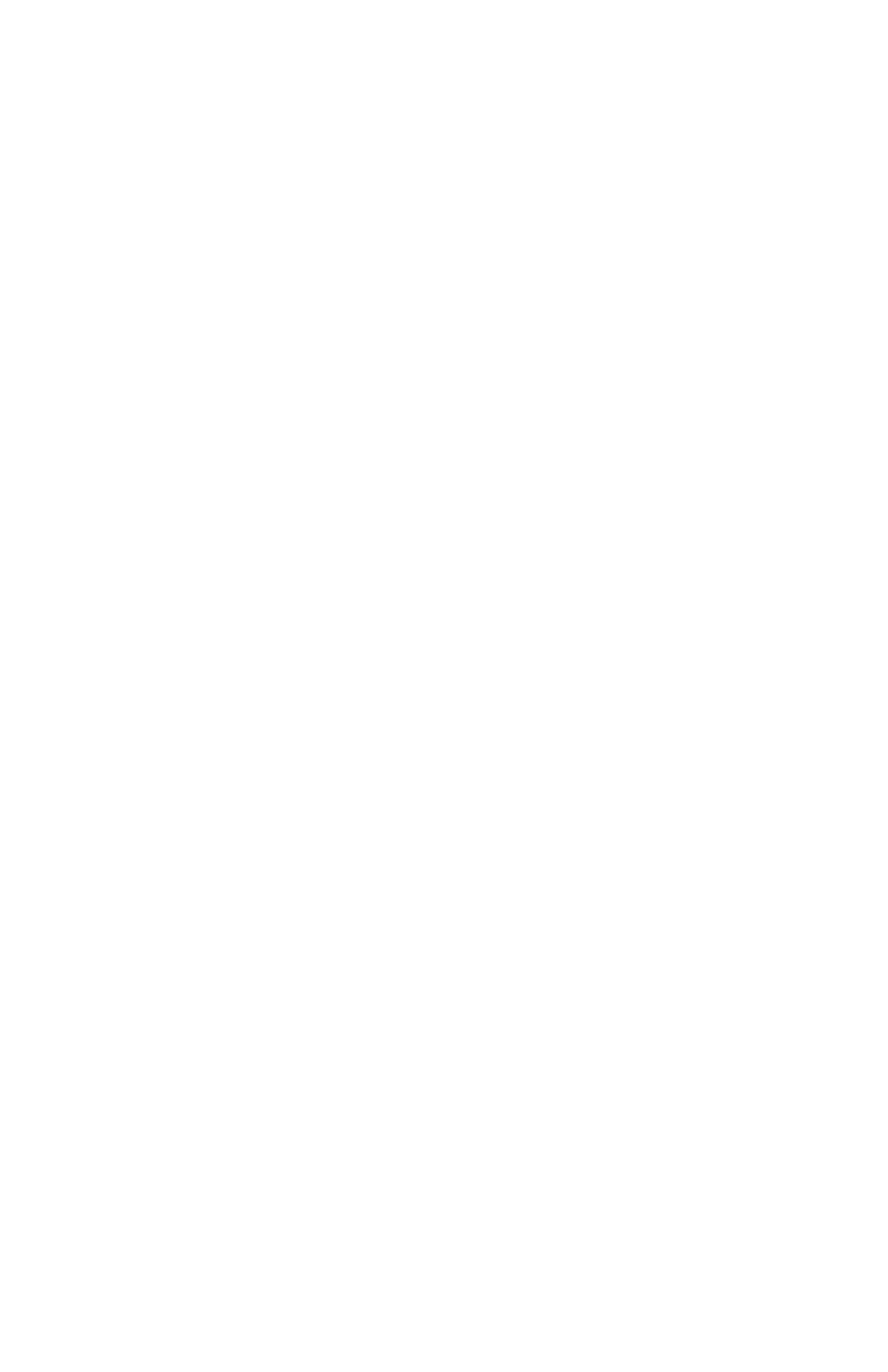## **ZACKS EARNINGS CONSISTENT PORTFOLIO ETF**

#### <span id="page-4-0"></span>**INVESTMENT OBJECTIVE**

The Zacks Earnings Consistent Portfolio ETF (the "Fund") seeks to provide long-term total returns and minimize capital loss.

#### **FEES AND EXPENSES OF THE FUND**

This table describes the fees and expenses that you will incur if you own shares of the Fund ("Shares"). Investors purchasing or selling Shares in the secondary market may be subject to costs (including customary brokerage commissions) charged by their broker. These costs are not included in the expense example below.

| <b>Annual Fund Operating Expenses</b>                                                     |            |  |  |
|-------------------------------------------------------------------------------------------|------------|--|--|
| (ongoing expenses that you pay each year as a percentage of the value of your investment) |            |  |  |
| <b>Management Fees</b>                                                                    | $0.44\%$   |  |  |
| Distribution and Service (12b-1) Fees                                                     | $0.00\%$   |  |  |
| Other Expenses <sup>1</sup>                                                               | 0.68%      |  |  |
| <b>Total Annual Fund Operating Expenses</b>                                               | 1.12%      |  |  |
| Fee Waiver and/or Expense Limitation <sup>2</sup>                                         | $(0.57)\%$ |  |  |
| <b>Net Annual Fund Operating Expenses</b>                                                 | $0.55\%$   |  |  |

1. Estimated.

2. The Fund's adviser, Zacks Investment Management, Inc. (the "Advisor") has contractually agreed to reduce its fees and/or absorb expenses of the Fund, until at least August 31, 2022, to ensure that total annual fund operating expenses after fee waiver and/or reimbursement (exclusive of any front-end or contingent deferred loads, taxes, brokerage fees and commissions, borrowing costs (such as interest and dividend expense on securities sold short), acquired fund fees and expenses, fees and expenses associated with investments in other collective investment vehicles or derivative instruments (including for example option and swap fees and expenses), or extraordinary expenses such as litigation) will not exceed 0.55% of the Fund's net assets. These fee waivers and expense reimbursements are subject to possible recoupment from the Fund in future years (within the three years from the date the fees have been waived or reimbursed), if such recoupment can be achieved within the lesser of the foregoing expense limits or those in place at the time of recapture. This agreement may be terminated only by the Trust's Board of Trustees on 60 days' written notice to the Advisor.

**Example.** You may also incur usual and customary brokerage commissions and other charges when buying or selling shares of the Fund, which are not reflected in the example that follows. This example is intended to help you compare the cost of owning shares of the Fund with the cost of investing in other funds. The example assumes that you invest \$10,000 in the Fund for the time periods indicated and then sell all of your shares at the end of those periods. The example also assumes that your investment has a 5% return each year and that the Fund's operating expenses remain the same. The Example includes the Fund's contractual expense limitation through August 31, 2022.

Although your actual costs may be higher or lower, based on these assumptions, your costs would be:

| One Year | <b>Three</b><br><b>Years</b> |  |
|----------|------------------------------|--|
| -        | <b>ድን 00</b>                 |  |
| ააი      | لا ∠0                        |  |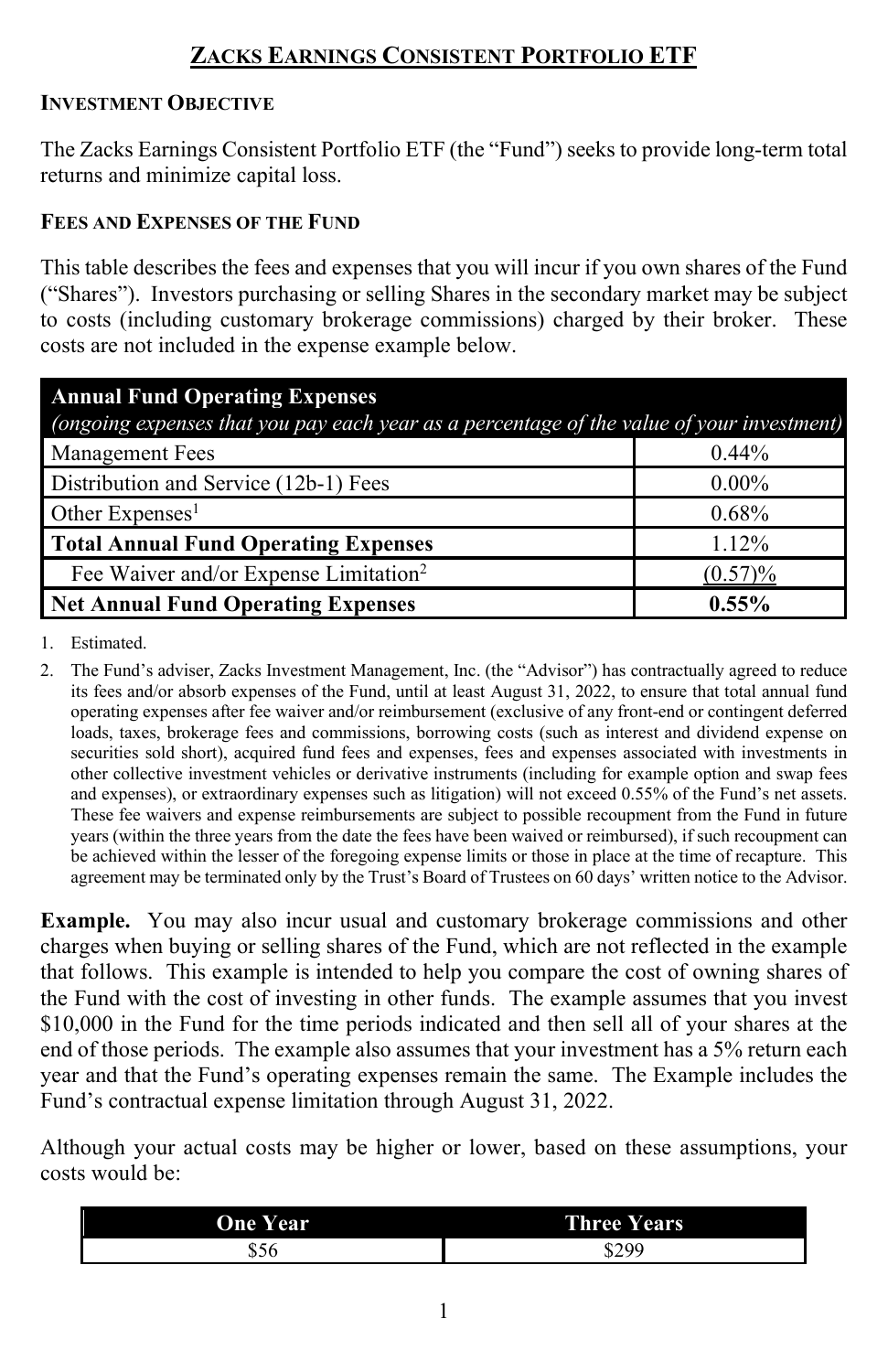**Portfolio Turnover.** The Fund may pay transaction costs, such as commissions, when it buys and sells securities (or "turns over" its portfolio). A higher portfolio turnover rate may indicate higher transaction costs and may result in higher taxes when Fund shares are held in a taxable account. These costs, which are not reflected in Annual Fund Operating Expenses or in the Example, affect the Fund's performance. Because the Fund is newly organized, portfolio turnover information is not yet available.

#### **PRINCIPAL INVESTMENT STRATEGIES**

The Fund pursues its investment objective by constructing a portfolio of companies that exhibit a track record of moving through recessionary periods with little to minimal impact on aggregate earnings growth relative to the overall equity market.

The Fund's portfolio is composed of 50-120 U.S. exchange-listed companies with the highest stability in their historic and forecasted earnings per share ("EPS"). Historic EPS stability is determined by evaluating the variability of the company's EPS over the past 15 years. Forecasted EPS stability is determined by evaluating the forecasted variability of the company's earnings over the next 2 years. Those companies with the least variability are selected for the Fund's portfolio. These quantitative screens are combined with the qualitative judgment of the portfolio manager based on an analysis of financial statement filing consistency, profitability, earnings stability in recessionary periods, valuation, and improving fundamentals (revenue estimates and earnings estimates).

The Advisor selects the Fund's portfolio securities from a universe of the largest 750 equity securities listed in the U.S. equity market, which may be a combination of large, mid, and small capitalization companies. The Advisor then selects 100 companies based on the qualitative judgment of the portfolio manager described above. The 50-120 companies with the highest historic and forecasted EPS stability are then selected for the Fund's portfolio.

The portfolio is generally rebalanced on a weekly basis. However, the Advisor may rebalance the portfolio at other times due to things like corporate actions, such as mergers and acquisitions.

## **PRINCIPAL RISKS OF INVESTING IN THE FUND**

*Risk is inherent in all investing. The loss of your money is a principal risk of investing in the Fund. Investors should consider the following risk factors and special considerations associated with investing in the Fund, which may cause you to lose money. The following principal risk factors have been identified for the Fund. There can be no assurance that the Fund will be successful in meeting its investment objective. See also the sections "Additional Information about the Fund's Principal Investment Risks" and "Additional Risk Considerations" for additional information about the Fund's risk factors.*

*Equity Securities Risk.* Equity securities are subject to changes in value, and their values may be more volatile than those of other asset classes. These changes in value may result from factors affecting individual issuers, industries or the stock market as a whole. In addition, equity markets tend to be cyclical which may cause stock prices to fall over short or extended periods of time.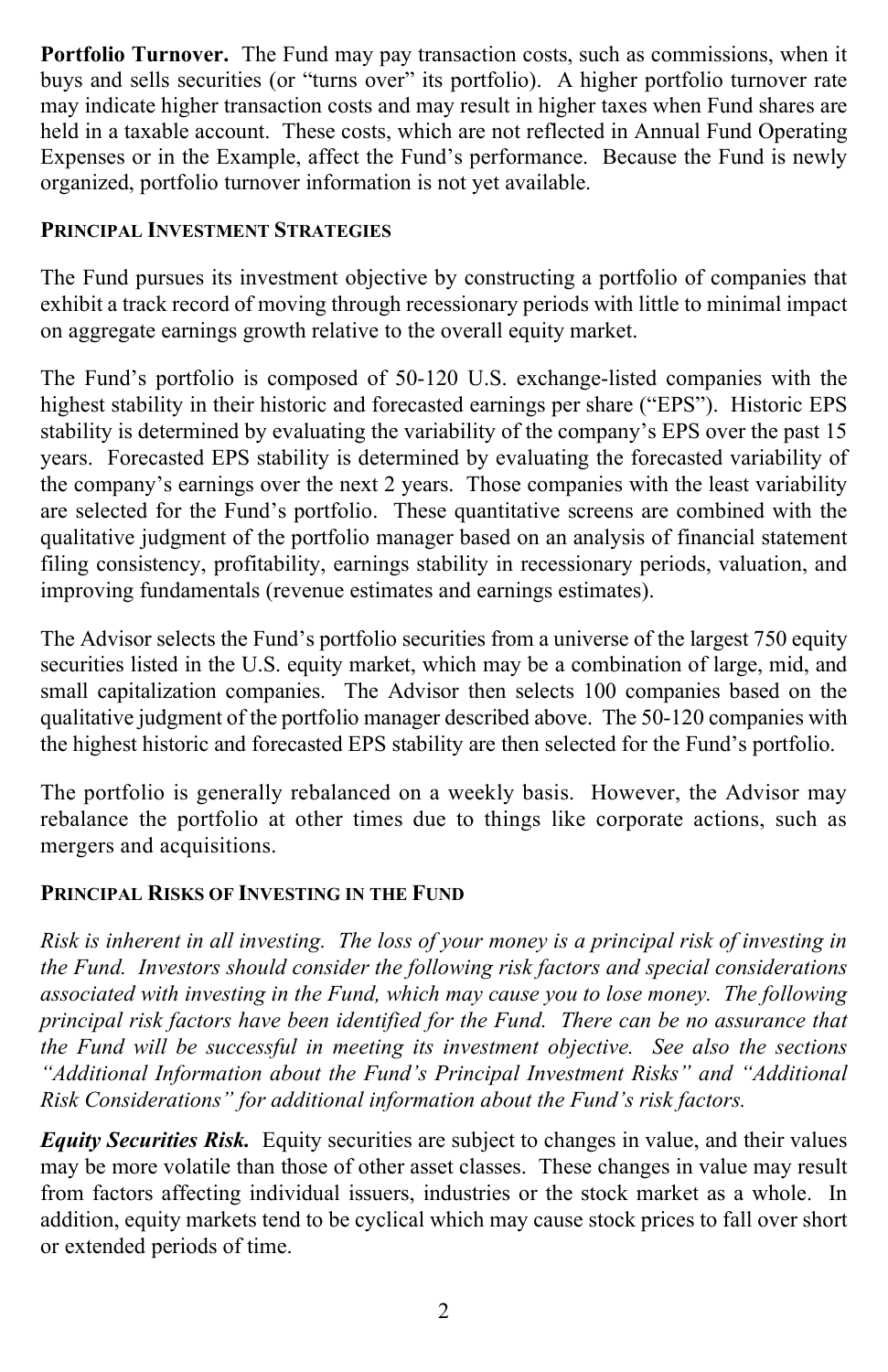*Large-Cap Securities Risk.* Stocks of large companies as a group can fall out of favor with the market, causing the Fund to underperform investments that have a greater focus on mid-cap or small-cap stocks. Larger, more established companies may be slow to respond to challenges and may grow more slowly than smaller companies.

*Management Risk.* The Fund is subject to management risk because it is an actively managed portfolio. The Advisor's judgments about the attractiveness, value, and stability of particular stocks in which the Fund invests may prove to be incorrect, and there is no guarantee that the Advisor's judgment will produce the desired results.

*Quantitative Model Risk.* **I**nvestments selected using quantitative methods may perform differently from the market as a whole. There can be no assurance that these methodologies will enable the Fund to achieve its objective.

*Small and Medium Cap Securities Risk.* The earnings and prospects of small and medium sized companies are more volatile than larger companies and may experience higher failure rates than larger companies. Small and medium sized companies normally have a lower trading volume than larger companies, which may tend to make their market price fall more disproportionately than larger companies in response to selling pressures and may have limited markets, product lines, or financial resources and lack management experience.

*Common Stock Risk.* Investments in shares of common stock may fluctuate in value response to many factors, including the activities of the individual issuers whose securities the Fund or Portfolio Fund owns, general market and economic conditions, interest rates, and specific industry changes. Such price fluctuations subject the Fund to potential losses. During temporary or extended bear markets, the value of common stocks will decline, which could also result in losses for the Fund.

*New Advisor Risk.* The Advisor has only recently begun serving as an investment advisor to ETFs. As a result, investors do not have a long-term track record of managing an ETF from which to judge the Advisor, and the Advisor may not achieve the intended result in managing the Fund.

*Market Risk.* Market risk refers to the possibility that the value of securities held by the Fund may decline due to daily fluctuations in the market. Market prices for securities change daily as a result of many factors, including developments affecting the condition of both individual companies and the market in general. The price of a security may even be affected by factors unrelated to the value or condition of its issuer, including changes in interest rates, economic and political conditions, and general market conditions. The Fund's performance per share will change daily in response to such factors.

*New Fund Risk.* The Fund has no history of operations for investors to evaluate.

*Authorized Participant Risk.* Only an authorized participant ("Authorized Participant" or "AP") may engage in creation or redemption transactions directly with the Fund. The Fund has a limited number of institutions that may act as Authorized Participants on an agency basis (i.e., on behalf of other market participants). Authorized Participant concentration risk may be heightened for exchange-traded funds (ETFs), such as the Fund, that invest in securities issued by non-U.S. issuers or other securities or instruments that have lower trading volumes.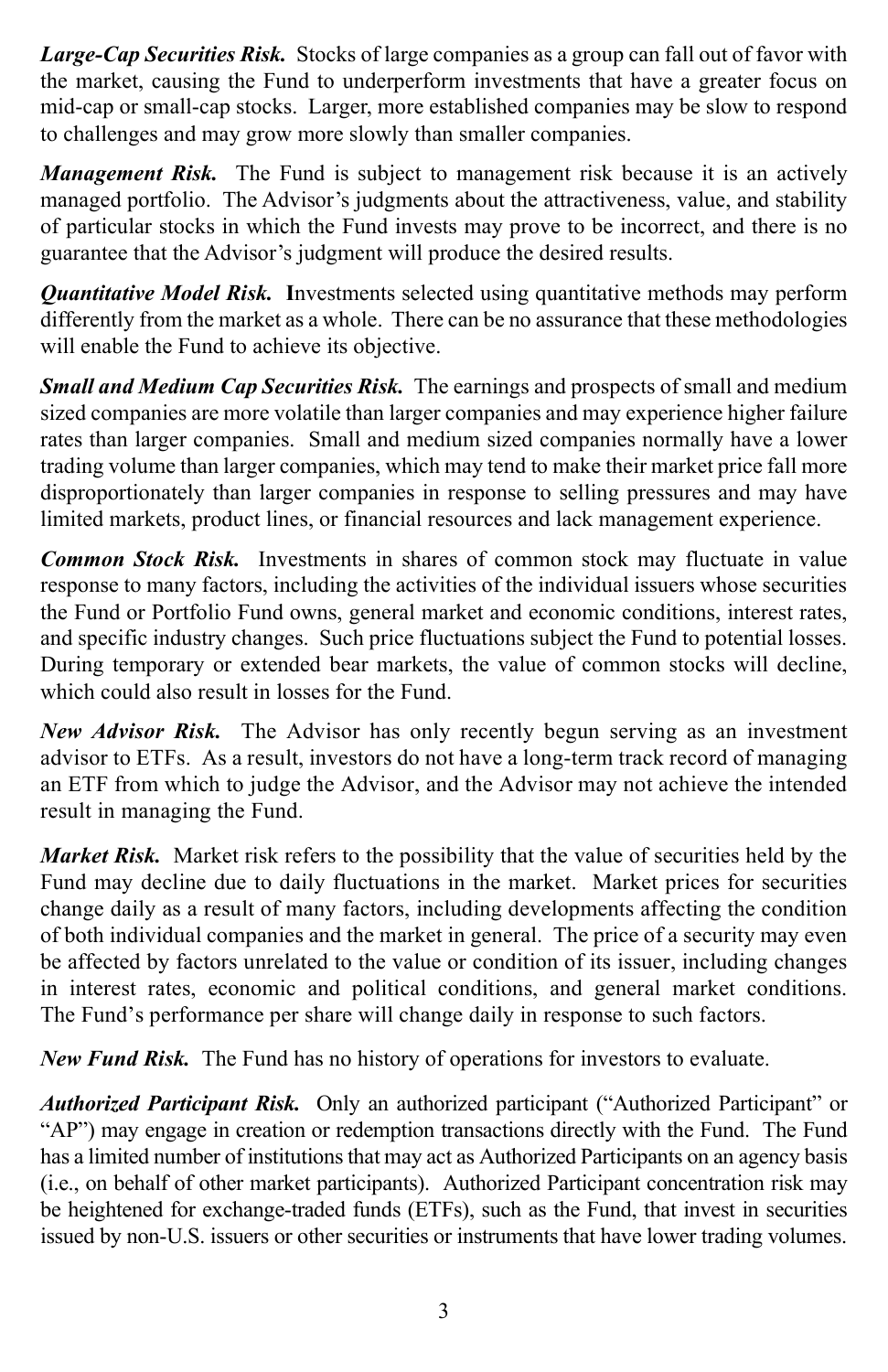*Early Close/Trading Halt Risk.*An exchange or market may close or issue trading halts on specific securities, or the ability to buy or sell certain securities or financial instruments may be restricted, which may prevent the Fund from buying or selling certain securities or financial instruments. In these circumstances, the Fund may be unable to rebalance its portfolio, may be unable to accurately price its investments and may incur substantial trading losses.

*ETF Structure Risks.* The Fund is structured as an ETF and as a result is subject to the special risks, including:

- o *Not Individually Redeemable.* Shares are not individually redeemable and may be redeemed by the Fund at NAV only in large blocks known as "Creation Units." You may incur brokerage costs purchasing enough Shares to constitute a Creation Unit.
- o *Trading Issues.* An active trading market for the Fund's shares may not be developed or maintained. Trading in Shares on the Exchange may be halted due to market conditions or for reasons that, in the view of the Exchange, make trading in Shares inadvisable, such as extraordinary market volatility. There can be no assurance that Shares will continue to meet the listing requirements of the Exchange. If the Fund's shares are traded outside a collateralized settlement system, the number of financial institutions that can act as authorized participants that can post collateral on an agency basis is limited, which may limit the market for the Fund's shares.
- o *Cash purchases.* To the extent Creation Units are purchased by APs in cash instead of in-kind, the Fund will incur certain costs such as brokerage expenses and taxable gains and losses. These costs could be imposed on the Fund and impact the Fund's NAV if not fully offset by transaction fees paid by the APs.
- o *Market Price Variance Risk.* The market prices of Shares will fluctuate in response to changes in NAV and supply and demand for Shares and will include a "bid-ask spread" charged by the exchange specialists, market makers or other participants that trade the particular security. There may be times when the market price and the NAV vary significantly. This means that Shares may trade at a discount to NAV.
	- In times of market stress, market makers may step away from their role market making in shares of ETFs and in executing trades, which can lead to differences between the market value of Fund shares and the Fund's net asset value.
	- To the extent Authorized Participants exit the business or are unable to process creations or redemptions and no other Authorized Participant can step in to do so, there may be a significantly reduced trading market in the Fund's shares, which can lead to differences between the market value of Fund shares and the Fund's net asset value.
	- The market price for the Fund's shares may deviate from the Fund's net asset value, particularly during times of market stress, with the result that investors may pay significantly more or receive significantly less for Fund shares than the Fund's net asset value, which is reflected in the bid and ask price for Fund shares or in the closing price.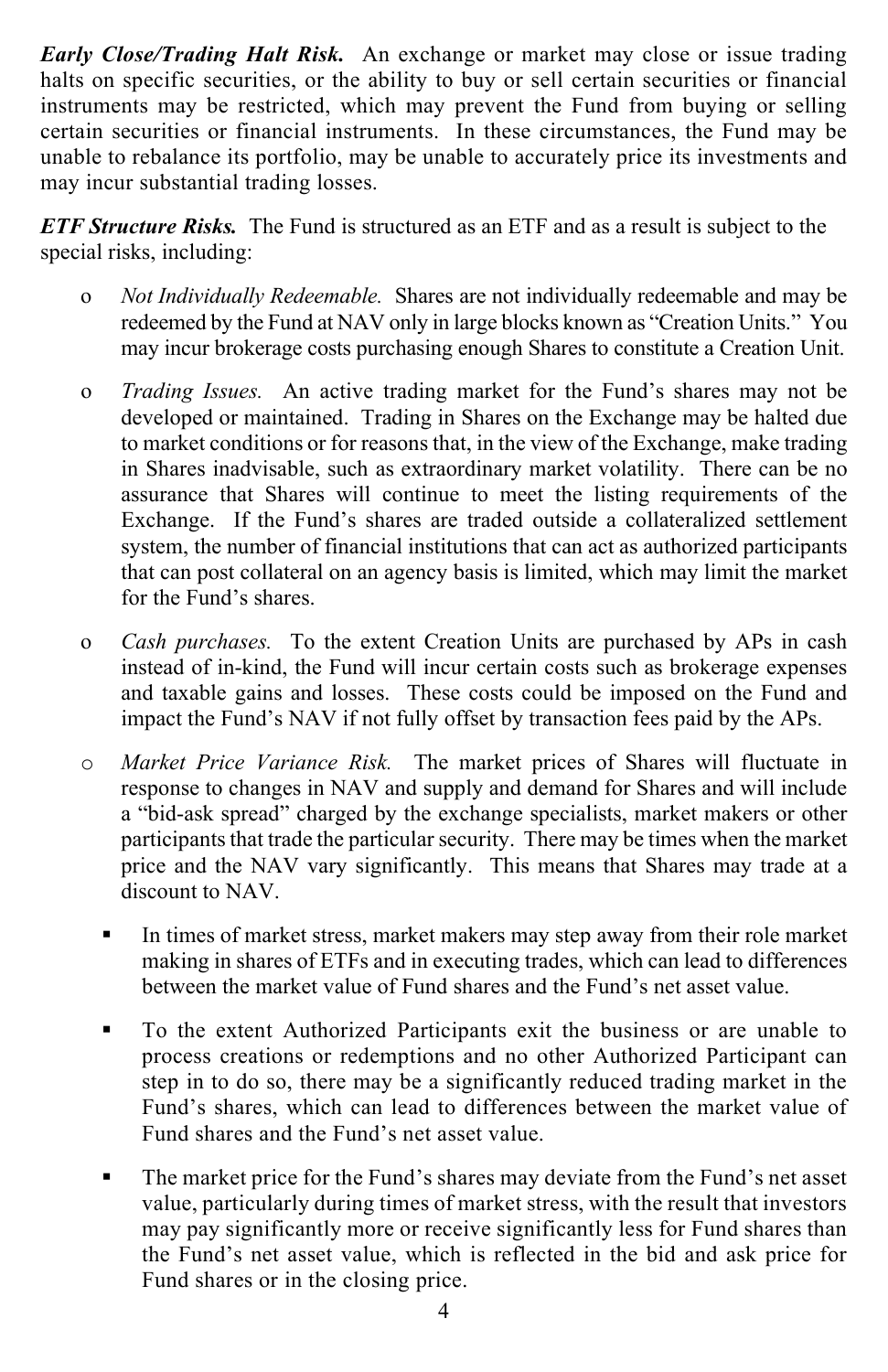- When all or a portion of an ETFs underlying securities trade in a market that is closed when the market for the Fund's shares is open, there may be changes from the last quote of the closed market and the quote from the Fund's domestic trading day, which could lead to differences between the market value of the Fund's shares and the Fund's net asset value.
- In stressed market conditions, the market for the Fund's shares may become less liquid in response to the deteriorating liquidity of the Fund's portfolio. This adverse effect on the liquidity of the Fund's shares may, in turn, lead to differences between the market value of the Fund's shares and the Fund's net asset value.

*Cybersecurity Risk.* As part of its business, the Advisor processes, stores, and transmits large amounts of electronic information, including information relating to the transactions of the Fund. The Advisor and the Fund are therefore susceptible to cybersecurity risk. Cybersecurity failures or breaches of the Fund or its service providers have the ability to cause disruptions and impact business operations, potentially resulting in financial losses, the inability of Fund shareholders to transact business, violations of applicable privacy and other laws, regulatory fines, penalties, and/or reputational damage. The Fund and its shareholders could be negatively impacted as a result.

*COVID-19 Risk.* An outbreak of infectious respiratory illness caused by a novel coronavirus known as COVID-19 was first detected in China in December 2019 and has now been detected globally. COVID-19 has resulted in travel restrictions, closed international borders, enhanced health screenings at ports of entry and elsewhere, disruption of and delays in healthcare service preparation and delivery, prolonged quarantines, cancellations, supply chain disruptions, and lower consumer demand, as well as general concern and uncertainty. The impact of COVID-19, and other infectious illness outbreaks that may arise in the future, could adversely affect the economies of many countries or the entire global economy, individual issuers and capital markets in ways that cannot necessarily be foreseen. In addition, the impact of infectious illnesses in emerging market countries may be greater due to generally less established healthcare systems. Public health crises caused by the COVID-19 outbreak may exacerbate other pre-existing political, social and economic risks in certain countries or globally. As such, issuers of debt securities with operations, productions, offices, and/or personnel in (or other exposure to) areas affected with the virus may experience significant disruptions to their business and/or holdings. The potential impact on the credit markets may include market illiquidity, defaults and bankruptcies, among other consequences, particularly on issuers in the airline, travel and leisure and retail sectors. The extent to which COVID-19 will affect the Fund, the Fund's service providers' and/or issuer's operations and results will depend on future developments, which are highly uncertain and cannot be predicted, including new information that may emerge concerning the severity of COVID-19 and the actions taken to contain COVID-19. Economies and financial markets throughout the world are becoming increasingly interconnected. As a result, whether or not the Fund invests in securities of issuers located in or with significant exposure to countries experiencing economic, political and/or financial difficulties, the value and liquidity of the Fund's investments may be negatively affected by such events. If there is a significant decline in the value of the Fund's portfolio, this may impact the Fund's asset coverage levels for certain kinds of derivatives and other portfolio transactions. The duration of the COVID-19 outbreak and its impact on the global economy cannot be determined with certainty.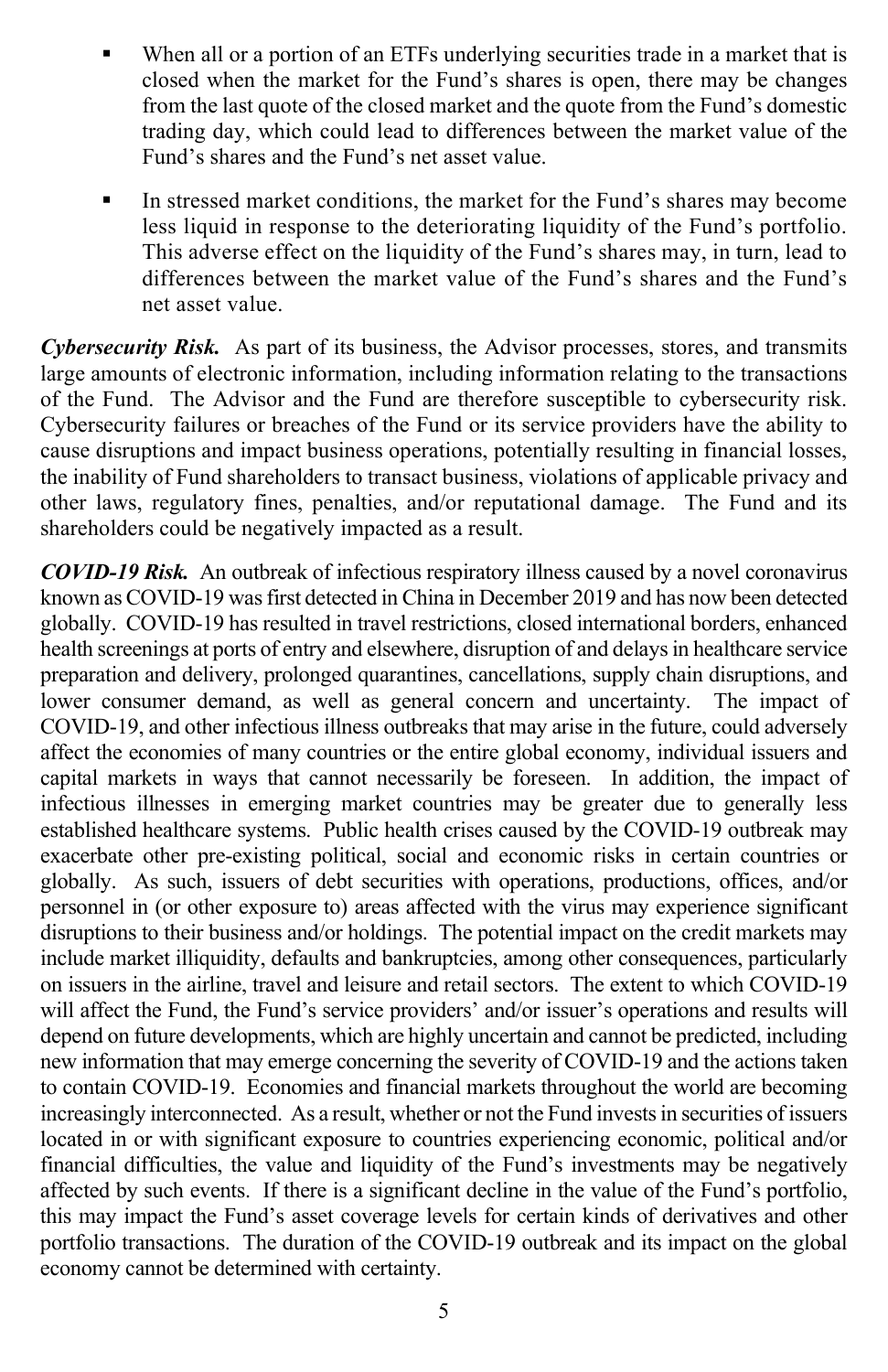#### **PERFORMANCE INFORMATION**

Because the Fund has not been in operation for an entire calendar year, there is no Fund performance information to be presented here. Once the Fund has completed a full calendar year of operations, a bar chart and table will be included that will provide some indication of the risks of investing in the Fund by showing the variability of the Fund's returns and comparing the Fund's performance to a broad measure of market performance. Updated performance information is available on the Fund's website at: [www.zacksetfs.com](http://www.zacksetfs.com/) or by calling 855-813-3507.

#### **MANAGEMENT**

**Investment Advisor.** Zacks Investment Management, Inc., is the Advisor to the Fund.

**Portfolio Manager.** Mitch Zacks, Principal & senior portfolio manager of the Advisor, has served as a portfolio manager of the Fund since its inception in August 2021.

#### **PURCHASE AND REDEMPTION OF SHARES**

The Fund will issue and redeem shares at NAV only in large blocks of 25,000 shares (each block of shares is called a "Creation Unit"). Creation Units are issued and redeemed for cash and/or in-kind for securities. Except when aggregated in Creation Units in transactions with APs, the shares are not redeemable securities of the Fund.

Individual shares of the fund may only be bought and sold in the secondary market through a broker or dealer at a market price. Because ETF shares trade at market prices rather than NAV, shares may trade at a price greater than NAV (premium) or less than NAV (discount). An investor may incur costs attributable to the difference between the highest price a buyer is willing to pay to purchase shares of the Fund (bid) and the lowest price a seller is willing to accept for shares of the Fund (ask) when buying or selling shares in the secondary market (the "bid-ask spread"). You may access recent information, including information on the Fund's NAV, Market Price, premiums and discounts, and bid-ask spreads, on the Fund's website at www.zacksetfs.com.

#### **TAX INFORMATION**

The Fund's distributions will generally be taxed to you as ordinary income or capital gains, unless you are investing through a tax deferred arrangement, such as a 401(k) plan or an IRA. Distributions on investments made through tax deferred vehicles, such as 401(k) plans or IRAs, may be taxed later upon withdrawal of assets from those accounts.

#### **PAYMENTS TO BROKER-DEALERS AND OTHER FINANCIAL INTERMEDIARIES**

If you purchase shares of the Fund through a broker-dealer or other financial intermediary (such as a bank), the Advisor, or other related companies may pay the intermediary for marketing activities and presentations, educational training programs, conferences, the development of technology platforms and reporting systems, or other services related to the sale or promotion of the Fund. These payments may create a conflict of interest by influencing the broker-dealer or other intermediary and your salesperson to recommend the Fund over another investment. Ask your salesperson or visit your financial intermediary's website for more information.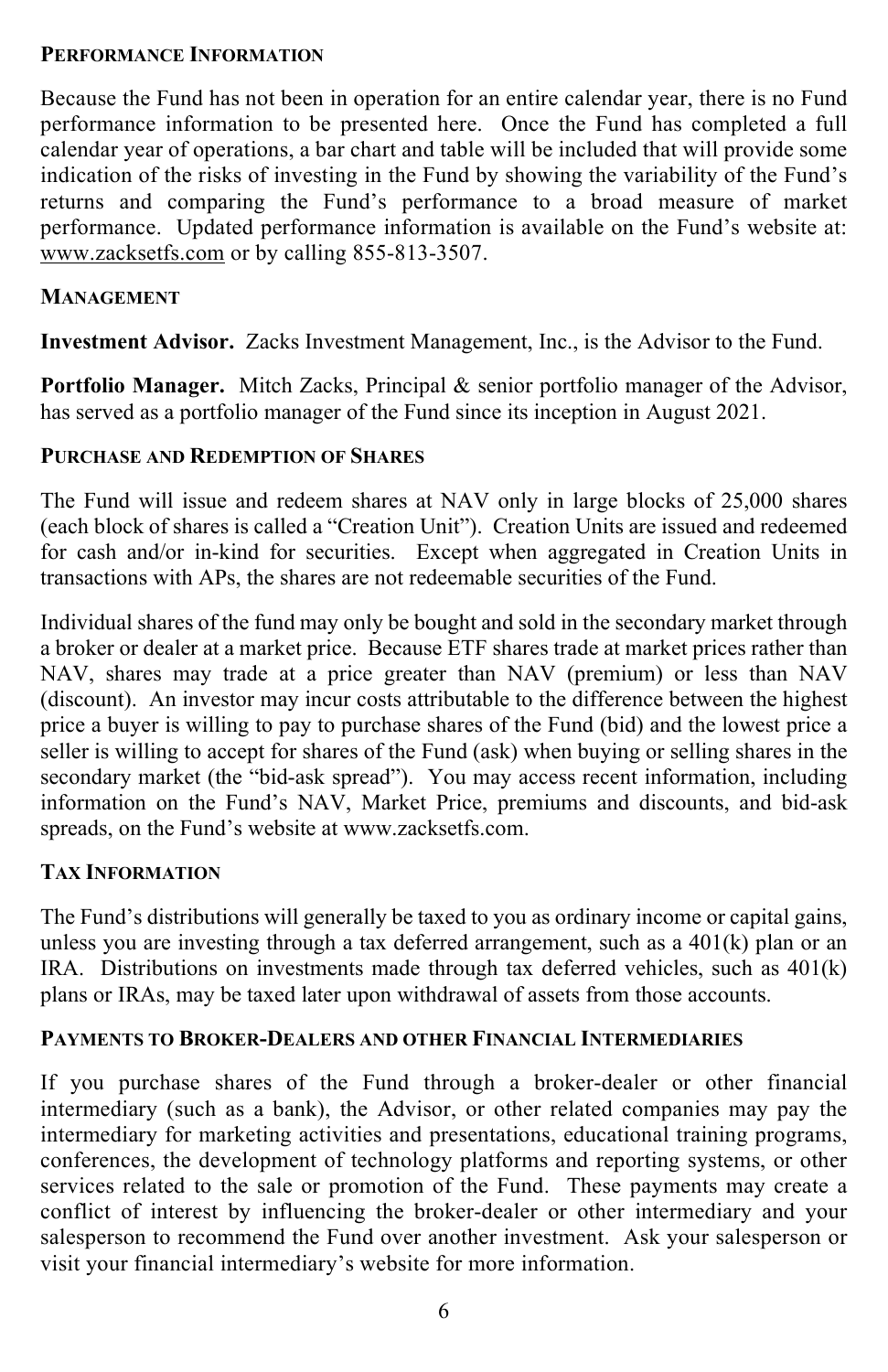## <span id="page-10-0"></span>**ADDITIONAL INFORMATION ABOUT THE FUND'S INVESTMENT OBJECTIVES, PRINCIPAL INVESTMENT STRATEGIES, AND RISKS**

#### **INVESTMENT OBJECTIVES**

The Fund seeks to provide long-term total returns and minimize capital loss. The Fund's investment objective may be changed by the Board of Trustees upon 60 days' written notice to shareholders.

#### **PRINCIPAL INVESTMENT STRATEGIES**

The Fund pursues its investment objective by constructing a portfolio of companies that exhibit a track record of moving through recessionary periods with little to minimal impact on aggregate earnings growth relative to the overall equity market.

The Fund's portfolio is composed of 50-120 U.S. exchange-listed companies with the highest historic and forecasted earnings per share ("EPS") stability. Historic EPS stability is determined by applying the standard deviation of the variability of the company's earnings over the last year to the company's EPS over the past 15 years. Forecasted EPS stability is determined by applying the standard deviation of the variability of the company's earnings over the last year to the company's forecasted EPS over the next 2 years. These quantitative screens are combined with the qualitative judgment of the portfolio manager based on an analysis of financial statement filing consistency, profitability, earnings stability in recessionary periods, valuation, and improving fundamentals (revenue estimates and earnings estimates).

The Advisor starts with a universe of the 750 largest stocks by market capitalization listed in the U.S. equity market, which may be a combination of large, mid, and small capitalization companies. Of these 750 companies, the Advisor then selects 100 companies based on the qualitative judgment of the portfolio manager described above. The 50-120 companies with the highest historic and forecasted EPS stability are then selected for the Fund's portfolio.

The portfolio is generally rebalanced on a weekly basis. However, the Advisor may rebalance the portfolio at other times due to things like corporate actions, such as mergers and acquisitions.

#### **PRINCIPAL INVESTMENT RISKS FOR THE FUND**

*Investors should consider the following risk factors and special considerations associated with investing in the Fund, which may cause you to lose money. The following principal risk factors have been identified for the Fund. See also the sections "Additional Information about the Fund's Principal Investment Risks" and "Additional Risk Considerations" for additional information about the Fund's risk factors.*

*Authorized Participant Risk.* Only an authorized participant ("Authorized Participant") may engage in creation or redemption transactions directly with the Fund. The Fund has a limited number of institutions that may act as Authorized Participants on an agency basis (i.e., on behalf of other market participants). Authorized Participant concentration risk may be heightened for exchange-traded funds (ETFs), such as the Fund, that invest in securities issued by non-U.S. issuers or other securities or instruments that have lower trading volumes.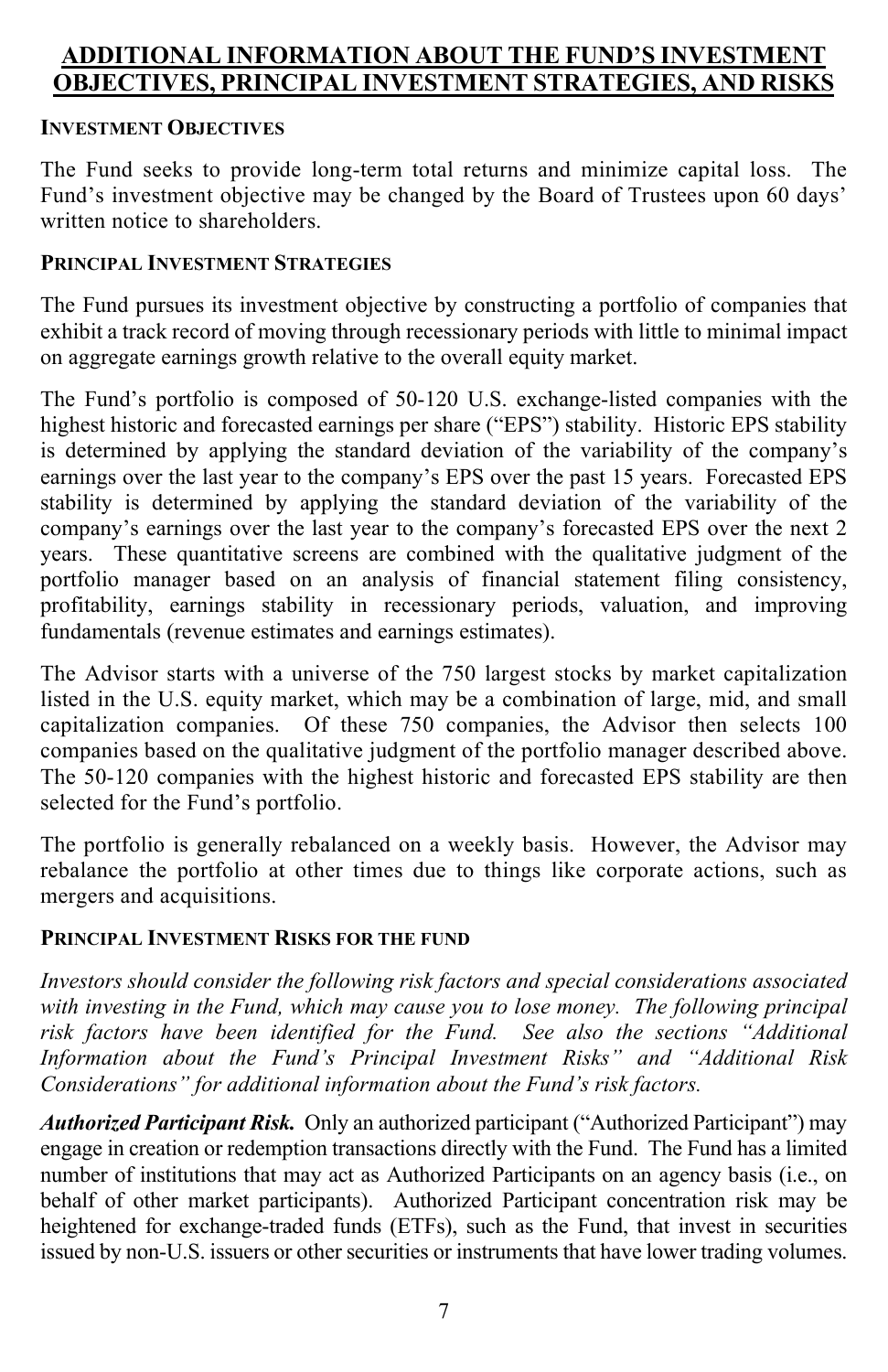*Common Stock Risk.* Investments in shares of common stock may fluctuate in value response to many factors, including the activities of the individual issuers whose securities the Fund or Portfolio Fund owns, general market and economic conditions, interest rates, and specific industry changes. Such price fluctuations subject the Fund to potential losses. In addition, regardless of any one company's particular prospects, a declining stock market may produce a decline in prices for all equity securities, which could also result in losses for the Fund. Market declines may continue for an indefinite period of time, and investors should understand that during temporary or extended bear markets, the value of common stocks will decline.

*Cybersecurity Risk.* As part of its business, the Advisor processes, stores, and transmits large amounts of electronic information, including information relating to the transactions of the Fund. The Advisor and the Fund are therefore susceptible to cybersecurity risk. Cyber-attacks include, among other behaviors, stealing or corrupting data maintained online or digitally, denial of service attacks on websites, the unauthorized release of confidential information, and causing operational disruption. Successful cyber-attacks against, or security breakdowns of, the Fund or its advisor, custodians, fund accountant, fund administrator, transfer agent, pricing vendors, and/or other third-party service providers may adversely impact the Fund and its shareholders. For instance, cyber-attacks may interfere with the processing of shareholder transactions, impact the Fund's ability to calculate its NAV, cause the release of private shareholder information or confidential Fund information, impede trading, cause reputational damage, and subject the Fund to regulatory fines, penalties or financial losses, reimbursement or other compensation costs, and/or additional compliance costs. The Fund also may incur substantial costs for cybersecurity risk management in order to guard against any cyber incidents in the future. The Fund and its shareholders could be negatively impacted as a result.

*Early Close/Trading Halt Risk.* An exchange or market may close or issue trading halts on specific securities, or the ability to buy or sell certain securities or financial instruments may be restricted, which may prevent the Fund from buying or selling certain securities or financial instruments. In these circumstances, the Fund may be unable to rebalance its portfolio, may be unable to accurately price its investments and may incur substantial trading losses.

*Equity Securities Risk.* Equity securities are subject to changes in value, and their values may be more volatile than those of other asset classes. These changes in value may result from factors affecting individual issuers, industries or the stock market as a whole. In addition, equity markets tend to be cyclical which may cause stock prices to fall over short or extended periods of time.

*ETF Structure Risks.* The Fund is structured as an ETF and as a result is subject to the special risks, including:

- *Not Individually Redeemable.* Shares are not individually redeemable and may be redeemed by the Fund at NAV only in large blocks known as "Creation Units." You may incur brokerage costs purchasing enough Shares to constitute a Creation Unit.
- *Trading Issues.* An active trading market for the Fund's shares may not be developed or maintained. Trading in Shares on the Exchange may be halted due to market conditions or for reasons that, in the view of the Exchange, make trading in Shares inadvisable, such as extraordinary market volatility. There can be no assurance that Shares will continue to meet the listing requirements of the Exchange. If the Fund's shares are traded outside a collateralized settlement system, the number of financial institutions that can act as authorized participants that can post collateral on an agency basis is limited, which may limit the market for the Fund's shares.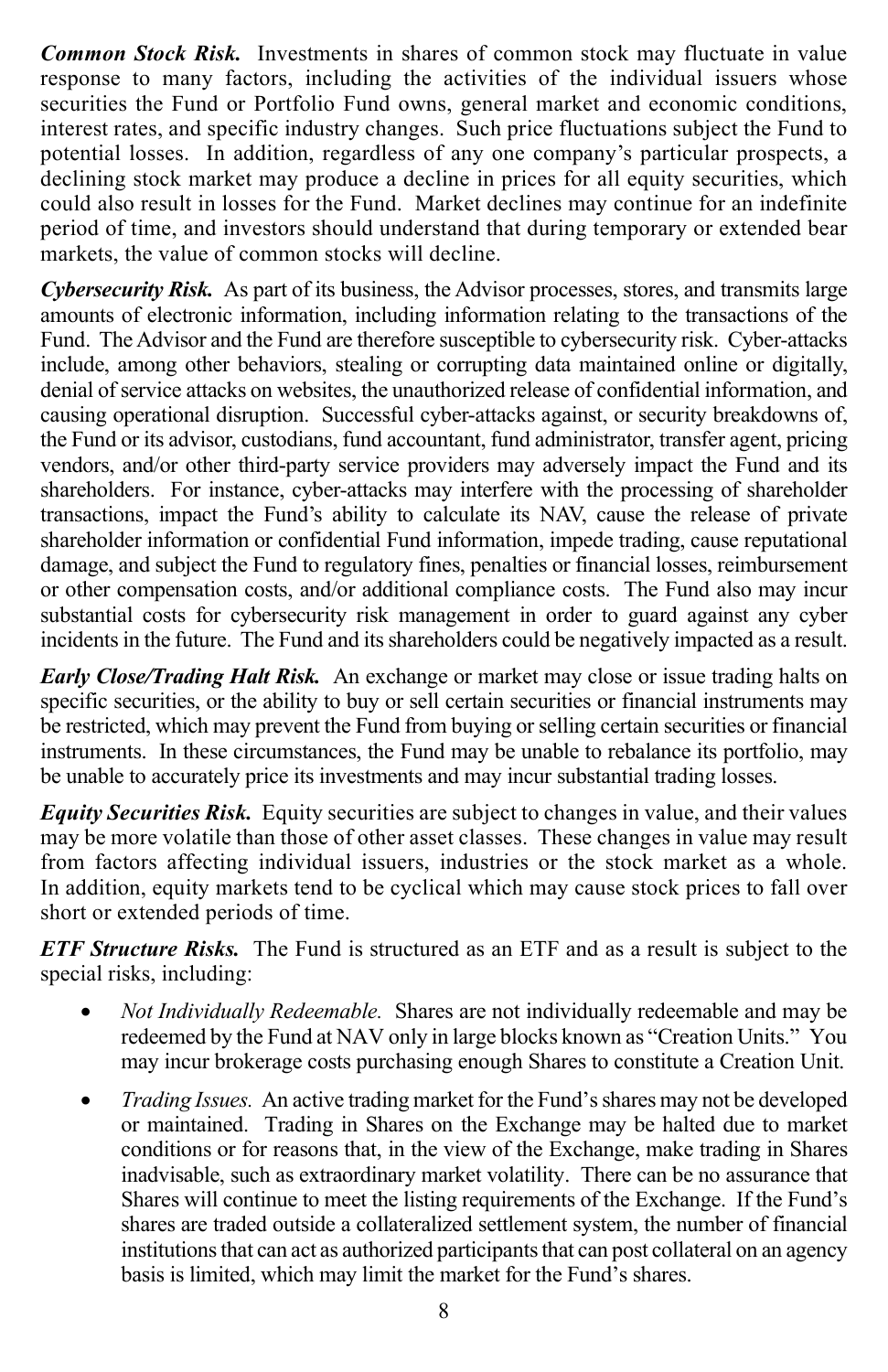- *Cash purchases.* To the extent Creation Units are purchased by APs in cash instead of in-kind, the Fund will incur certain costs such as brokerage expenses and taxable gains and losses. These costs could be imposed on the Fund and impact the Fund's NAV if not fully offset by transaction fees paid by the APs.
- *Market Price Variance Risk.* The market prices of Shares will fluctuate in response to changes in NAV and supply and demand for Shares and will include a "bid-ask spread" charged by the exchange specialists, market makers or other participants that trade the particular security. There may be times when the market price and the NAV vary significantly. This means that Shares may trade at a discount to NAV.
	- In times of market stress, market makers may step away from their role market making in shares of ETFs and in executing trades, which can lead to differences between the market value of Fund shares and the Fund's net asset value.
	- To the extent Authorized Participants exit the business or are unable to process creations or redemptions and no other Authorized Participant can step in to do so, there may be a significantly reduced trading market in the Fund's shares, which can lead to differences between the market value of Fund shares and the Fund's net asset value.
	- The market price for the Fund's shares may deviate from the Fund's net asset value, particularly during times of market stress, with the result that investors may pay significantly more or receive significantly less for Fund shares than the Fund's net asset value, which is reflected in the bid and ask price for Fund shares or in the closing price.
	- When all or a portion of an ETFs underlying securities trade in a market that is closed when the market for the Fund's shares is open, there may be changes from the last quote of the closed market and the quote from the Fund's domestic trading day, which could lead to differences between the market value of the Fund's shares and the Fund's net asset value.
	- In stressed market conditions, the market for the Fund's shares may become less liquid in response to the deteriorating liquidity of the Fund's portfolio. This adverse effect on the liquidity of the Fund's shares may, in turn, lead to differences between the market value of the Fund's shares and the Fund's net asset value.

*Large-Cap Securities Risk.* Stocks of large companies as a group can fall out of favor with the market, causing the Fund to underperform investments that have a greater focus on mid-cap or small-cap stocks. Larger, more established companies may be slow to respond to challenges and may grow more slowly than smaller companies.

*Management Risk.* The Fund is subject to management risk because it is an actively managed portfolio. The Advisor's reliance on its strategy and its judgments about the value and stability of securities in which the Fund invests may prove to be incorrect. The ability of the Fund to meet its investment objective is directly related to the Adviser's proprietary investment process. The Advisor's assessment of the attractiveness, value, and stability of particular investments in which the Fund invests may prove to be incorrect, and there is no guarantee that the Fund's investment strategy will produce the desired results.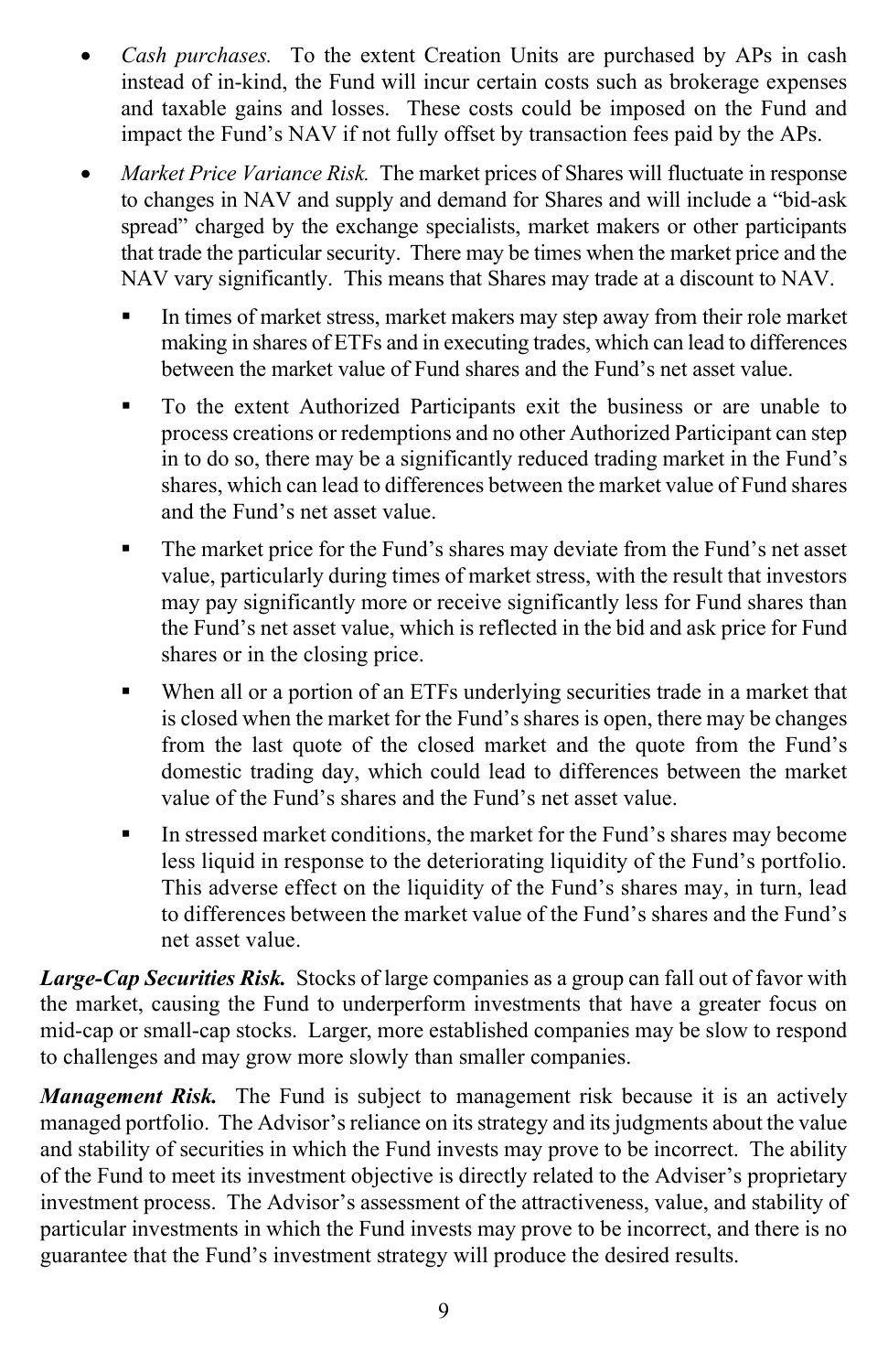*Market Risk.* Market risk refers to the possibility that the value of securities held by the Fund may decline due to daily fluctuations in the market. Market prices for securities change daily as a result of many factors, including developments affecting the condition of both individual companies and the market in general. The price of a security may even be affected by factors unrelated to the value or condition of its issuer, including changes in interest rates, economic and political conditions, and general market conditions. The Fund's performance per share will change daily in response to such factors.

*New Advisor Risk.* The Advisor has only recently begun serving as an investment advisor to ETFs. As a result, investors do not have a long-term track record of managing an ETF from which to judge the Advisor, and the Advisor may not achieve the intended result in managing the Fund.

*New Fund Risk.* The Fund has no history of operations. Accordingly, investors in the Fund bear the risk that the Fund may not be successful in implementing its investment strategy, may not employ a successful investment strategy, or may fail to attract sufficient assets under management to realize economies of scale, any of which could result in the Fund being liquidated at any time without shareholder approval and at a time that may not be favorable for all shareholders. Such a liquidation could have negative tax consequences for shareholders and will cause shareholders to incur expenses of liquidation.

*Quantitative Model Risk.* Investments selected using quantitative methods may perform differently from the market as a whole for many reasons, including the factors used in building the quantitative analytical framework, the weights placed on each factor, and changing sources of market returns, among others. There can be no assurance that these methodologies will enable the Fund to achieve its objective.

*Small and Medium Cap Securities Risk.* The stocks of small and medium capitalization companies involve substantial risk. These companies may have limited product lines, markets or financial resources, and they may be dependent on a limited management group. Stocks of these companies may be subject to more abrupt or erratic market movements than those of larger, more established companies or the market averages in general.

## **MANAGEMENT OF THE FUND**

## <span id="page-13-0"></span>**INVESTMENT ADVISOR**

Zacks Investment Management, Inc. (the "Advisor"), acts as the Fund's investment advisor pursuant to an advisory agreement with the Zacks Trust (the "Trust") on behalf of the Fund (the "Advisory Agreement"). As investment advisor, the Advisor has overall responsibility for the general management and administration of the Fund. The Advisor, located at 227 West Monroe Street, Suite 4350, Chicago, Illinois 60606, is registered with the Securities and Exchange Commission as an investment advisor. Subject to the supervision of the Board of Trustees (the "Board"), the Advisor is responsible for managing the Fund's investments, executing transactions and providing related administrative services and facilities under an Advisory Agreement between the Fund and the Advisor.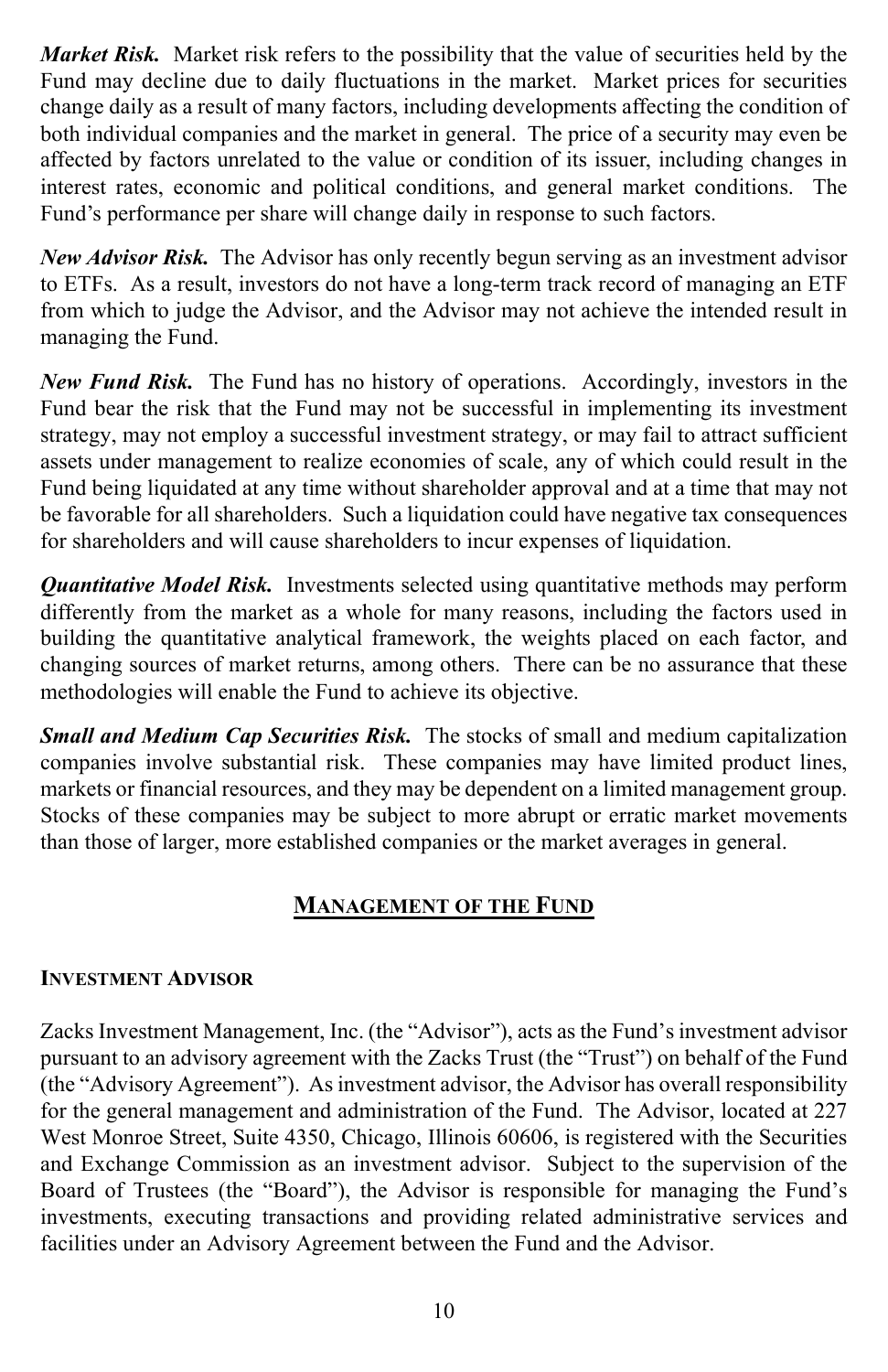The management fee set forth in the Advisory Agreement is 0.44% annually, to be paid on a monthly basis. In addition to investment advisory fees, the Fund pays other expenses including costs incurred in connection with the maintenance of securities law registration, printing and mailing prospectuses and Statements of Additional Information to shareholders, certain financial accounting services, taxes or governmental fees, custodial, transfer and shareholder servicing agent costs, expenses of outside counsel and independent accountants, preparation of shareholder reports and expenses of trustee and shareholders meetings.

The Advisor has contractually agreed to reduce its fees and/or absorb expenses of each Fund, until at least August 31, 2022, to ensure that total annual fund operating expenses after fee waiver and/or reimbursement (exclusive of any front-end or contingent deferred loads, taxes, brokerage fees and commissions, borrowing costs (such as interest and dividend expense on securities sold short), acquired fund fees and expenses, fees and expenses associated with investments in other collective investment vehicles or derivative instruments (including for example option and swap fees and expenses), or extraordinary expenses such as litigation) will not exceed 0.55% of the Fund's average daily net assets; subject to possible recoupment from the Fund in future years within the three years from the date the fees have been waived or reimbursed if such recoupment can be achieved within the lesser of the foregoing expense limits or the expense limits in place at the time of the recoupment. Fee waiver and reimbursement arrangements can decrease each Fund's expenses and boost its performance.

**Approval of Advisory Agreement.** A discussion regarding the basis for the Board of Trustees' approval of the Advisory Agreement will be available in the Fund's annual report to shareholders for the period ended January 31, 2022.

**Portfolio Management.** The day to day investment decisions for the Fund are made by Mitch Zacks.

Mitch Zacks is the President and Chief Executive Officer of the Advisor. He is also a Portfolio Manager at the Advisor overseeing the modeling and quantitative process. Mr. Zacks joined the Advisor in 1996 and has been a portfolio manager with the firm since 1999. Mr. Zacks wrote a weekly finance column for the Chicago Sun- Times and has written two books on quantitative investment strategies, which were published in 2003 and 2011. Prior to joining Zacks Investment Management in 1996, Mitch was an investment banking analyst at Lazard Freres in New York. Mitch graduated cum laude from Yale University with distinction in his major of Economics. He received his M.B.A with high honors in his concentration of Analytic Finance and Statistics from the University of Chicago.

<span id="page-14-0"></span>The Statement of Additional Information provides additional information about the Portfolio Manager's compensation, other accounts managed and ownership of Fund shares.

## **HOW SHARES ARE PRICED**

The NAV and offering price of shares is determined at the close of regular trading on the New York Stock Exchange (normally 4:00 p.m. Eastern Time) on each day the New York Stock Exchange ("NYSE") is open. NAV is computed by determining, on a per class basis, the aggregate market value of all assets of the Fund, less its liabilities, divided by the total number of shares outstanding ((assets-liabilities)/number of shares = NAV). The NYSE is closed on weekends and New Year's Day, Martin Luther King, Jr. Day, Presidents' Day, Good Friday, Memorial Day, Independence Day, Labor Day, Thanksgiving Day and Christmas Day. The NAV takes into account the expenses and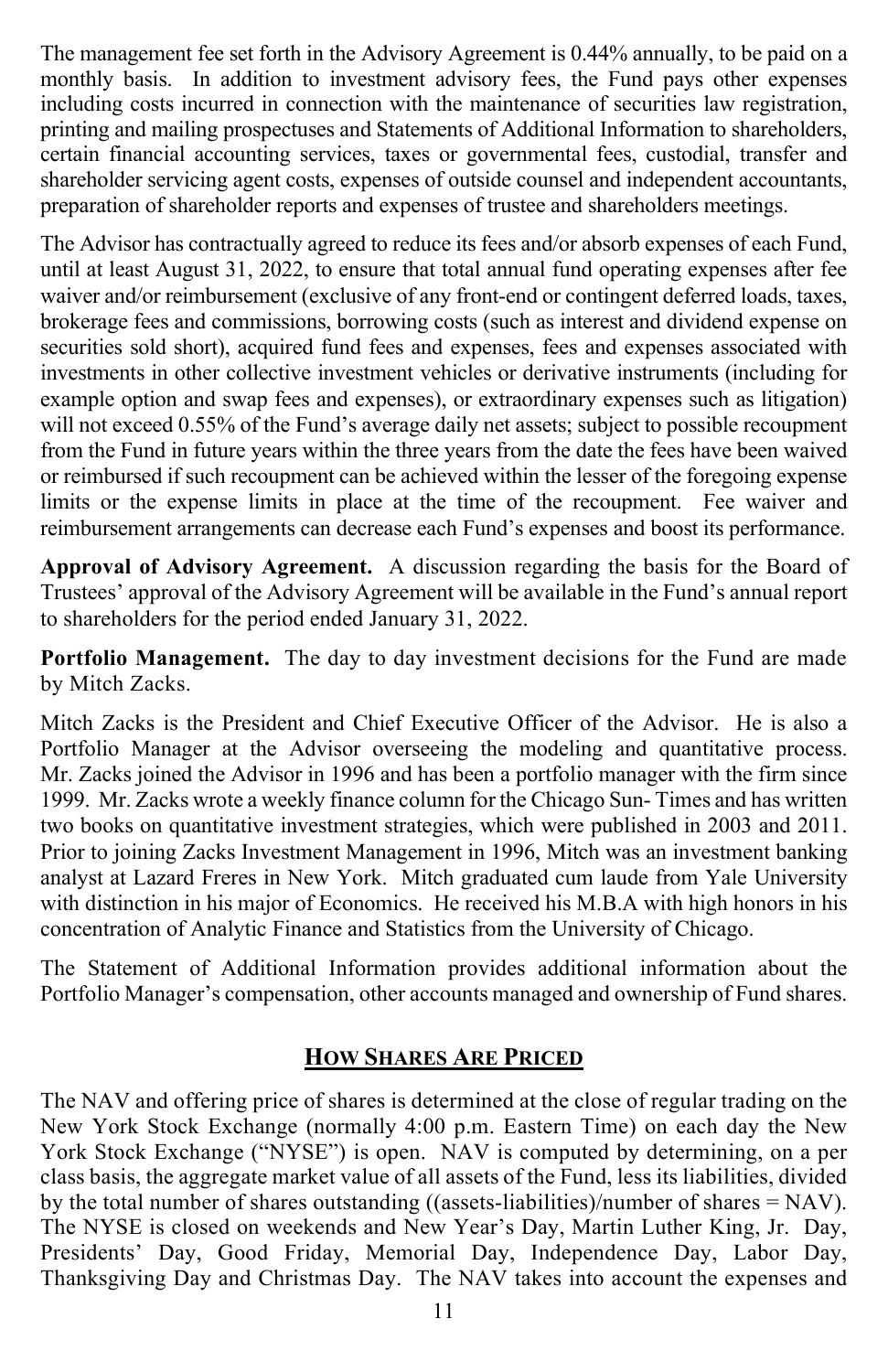fees of the Fund, including management, administration, and distribution fees, which are accrued daily. The determination of NAV for the Fund for a particular day is applicable to all applications for the purchase of shares, as well as all requests for the redemption of shares, received by the Fund (or an authorized broker or agent, or its authorized designee) before the close of trading on the NYSE on that day.

Generally, fixed income securities having a remaining maturity of 60 days or less are valued at amortized cost, which approximates market value. Fixed income securities having a remaining maturity of greater than 60 days are valued using an independent pricing service. When prices are not available from such services or are deemed to be unreliable, such securities are valued in accordance with procedures approved by the Board Securities traded or dealt in upon one or more securities exchanges Securities traded or dealt in upon one or more securities exchanges (whether domestic or foreign) for which market quotations are readily available and not subject to restrictions against resale shall be valued at the last quoted sales price on the primary exchange or, in the absence of a sale on the primary exchange, at the mean between the current bid and ask prices on such exchange. Securities primarily traded in the National Association of Securities Dealers' Automated Quotation System ("NASDAQ") National Market System for which market quotations are readily available shall be valued using the NASDAQ Official Closing Price. Securities that are not traded or dealt in any securities exchange (whether domestic or foreign) and for which over-the-counter market quotations are readily available generally shall be valued at the last sale price or, in the absence of a sale, at the mean between the current bid and ask price on such over-the- counter market. Debt securities not traded on an exchange may be valued at prices supplied by a pricing agent(s) based on broker or dealer supplied valuations or matrix pricing, a method of valuing securities by reference to the value of other securities with similar characteristics, such as rating, interest rate and maturity.

If market quotations are not readily available, securities will be valued at their fair market value as determined in good faith by the Advisor in accordance with procedures approved by the Board and evaluated by the Board as to the reliability of the fair value method used. In these cases, the Fund's NAV will reflect certain portfolio securities' fair value rather than their market price. Fair value pricing involves subjective judgments and it is possible that the fair value determined for a security may be materially different than the value that could be realized upon the sale of that security. The fair value prices can differ from market prices when they become available or when a price becomes available. The Board has delegated execution of these procedures to a fair value committee composed of one or more officers from each of the (i) Fund's management, (ii) administrator, and (iii) Advisor. The team may also enlist third party consultants such as an audit firm or financial officer of a security issuer on an as-needed basis to assist in determining a security-specific fair value.

The Board reviews and ratifies the execution of this process and the resultant fair value prices at least quarterly to assure the process produces reliable results.

The Fund may use independent pricing services to assist in calculating the value of the Fund's securities. In addition, market prices for foreign securities are not determined at the same time of day as the NAV for the Fund. Because the Fund may invest in underlying ETFs that hold portfolio securities primarily listed on foreign exchanges, and these exchanges may trade on weekends or other days when the underlying ETFs do not price their shares, the value of some of the Fund's portfolio securities may change on days when you may not be able to buy or sell Fund shares.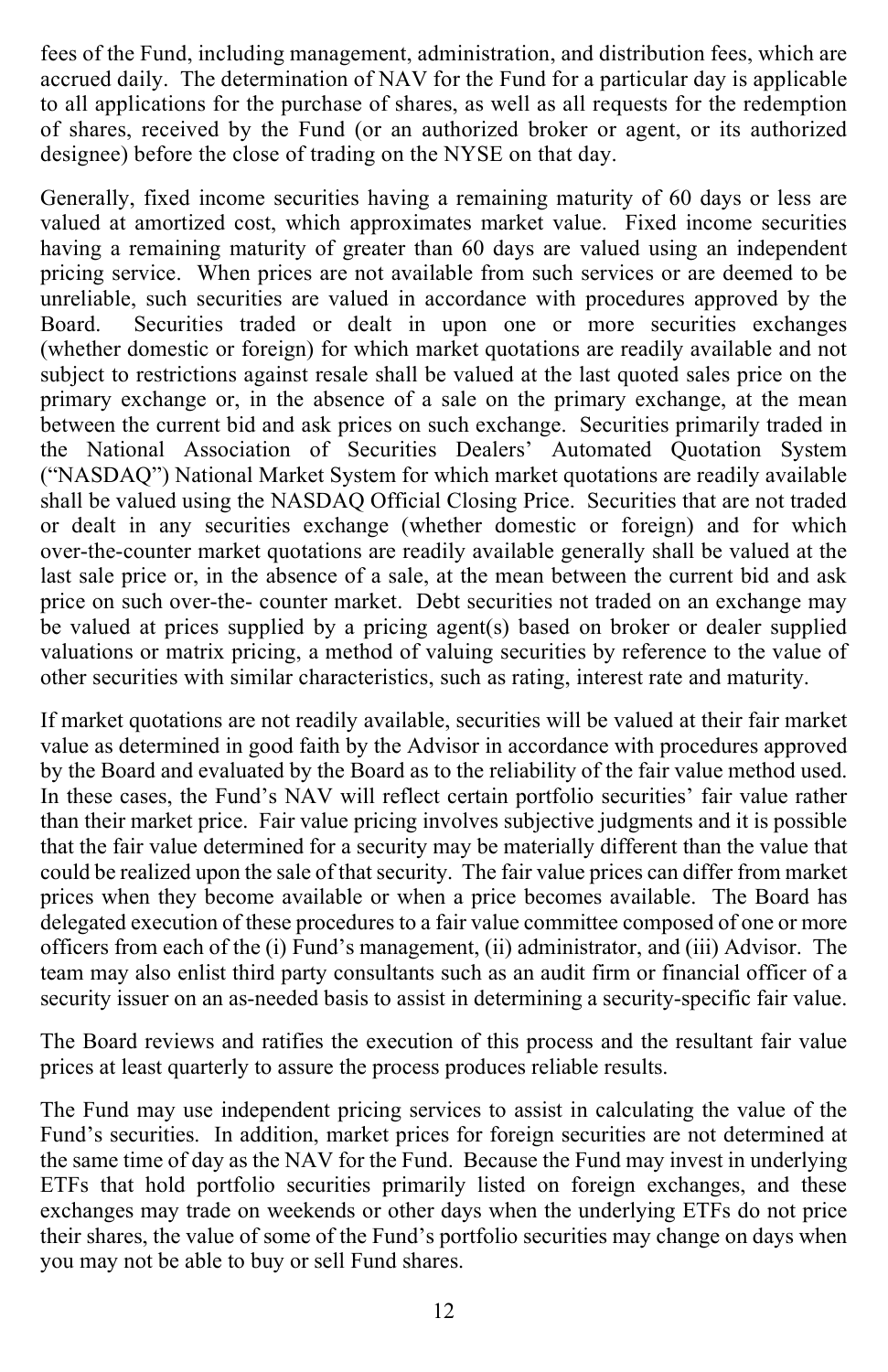In computing the NAV, the Fund values foreign securities held by the Fund at the latest closing price on the exchange in which they are traded immediately prior to closing of the NYSE. Prices of foreign securities quoted in foreign currencies are translated into U.S. dollars at current rates. If events materially affecting the value of a security in the Fund's portfolio, particularly foreign securities, occur after the close of trading on a foreign market but before the Fund prices its shares, the security will be valued at fair value. For example, if trading in a portfolio security is halted and does not resume before the Fund calculates its NAV, the Advisor may need to price the security using the Fund's fair value pricing guidelines. Without a fair value price, short-term traders could take advantage of the arbitrage opportunity and dilute the NAV of long-term investors. Fair valuation of the Fund's portfolio securities can serve to reduce arbitrage opportunities available to short-term traders, but there is no assurance that fair value pricing policies will prevent dilution of the Fund's NAV by short term traders. The determination of fair value involves subjective judgments. As a result, using fair value to price a security may result in a price materially different from the prices used by other mutual funds to determine net asset value, or from the price that may be realized upon the actual sale of the security.

With respect to any portion of the Fund's assets that are invested in one or more open-end management investment companies registered under the Investment Company Act of 1940, as amended (the "1940 Act"), the Fund's NAV is calculated based upon the net asset values of those open-end management investment companies, and the prospectuses for these companies explain the circumstances under which those companies will use fair value pricing and the effects of using fair value pricing.

**Pricing Fund Shares.** The trading price of the Fund's shares on the Exchange is based on the market price, not the Fund's NAV, so it may differ from a Fund's daily NAV and can be affected by market forces such as supply and demand, economic conditions and other factors.

Information regarding the number of days the market price of the Fund's shares was greater than the Fund's NAV and the number of days it was less than the Fund's NAV (i.e., premium or discount) for the most recently completed calendar year, and the most recently completed calendar quarters is available on the Fund's website a[t www.zacksetfs.com](http://www.zacksetfs.com/)

## **HOW TO BUY AND SELL SHARES**

<span id="page-16-0"></span>Shares of the Fund are listed for trading on the Exchange under the symbol ZECP. Share prices are reported in dollars and cents per Share. Shares can be bought and sold on the secondary market throughout the trading day like other publicly traded shares, and shares typically trade in blocks of less than a Creation Unit. There is no minimum investment required. Shares may only be purchased and sold on the secondary market when the Exchange is open for trading. The Exchange is open for trading Monday through Friday and is closed on weekends and the following holidays, as observed: New Year's Day, Martin Luther King, Jr. Day, Presidents' Day, Good Friday, Memorial Day, Independence Day, Labor Day, Thanksgiving Day and Christmas Day.

When buying or selling shares through a broker, you will incur customary brokerage commissions and charges, and you may pay some or all of the spread between the bid and the offered price in the secondary market on each leg of a round trip (purchase and sale) transaction.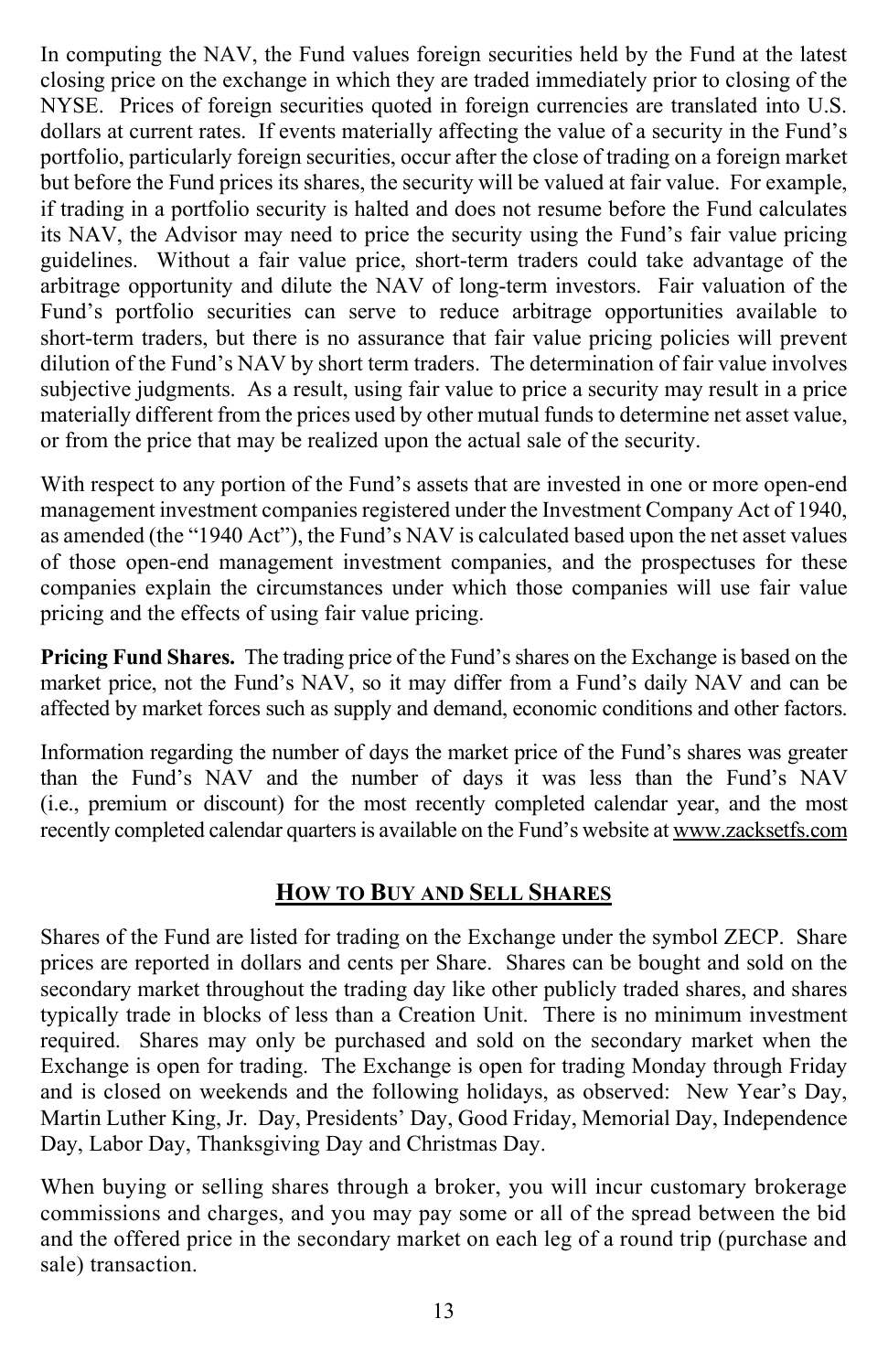You can access recent information, including information on the Fund's NAV, market price, premiums and discounts, and bid-ask spreads, on the Fund's website at [www.zacksetfs.com.](http://www.zacksetfs.com/) The median bid-ask spread for the fiscal year ended January 31, 2022 will be available on the Fund's website at [www.zacksetfs.com](http://www.zacksetfs.com/) when it becomes available.

APs may acquire Shares directly from the Fund, and APs may tender their shares for redemption directly to the Fund, at NAV per Share only in large blocks, or Creation Units, of 25,000 shares. Purchases and redemptions directly with the Fund must follow the Fund's procedures, which are described in the SAI.

The Fund may liquidate and terminate at any time without shareholder approval.

#### **Book Entry**

Shares are held in book entry form, which means that no stock certificates are issued. The Depository Trust Company ("DTC") or its nominee is the record owner of all outstanding shares of the Fund and is recognized as the owner of all shares for all purposes.

Investors owning shares are beneficial owners as shown on the records of DTC or its participants. DTC serves as the securities depository for all Shares. Participants in DTC include securities brokers and dealers, banks, trust companies, clearing corporations and other institutions that directly or indirectly maintain a custodial relationship with DTC. As a beneficial owner of shares, you are not entitled to receive physical delivery of stock certificates or to have shares registered in your name, and you are not considered a registered owner of shares. Therefore, to exercise any right as an owner of shares, you must rely upon the procedures of DTC and its participants. These procedures are the same as those that apply to any other securities that you hold in book entry or "street name" form.

## **FREQUENT PURCHASES AND REDEMPTIONS OF FUND SHARES**

<span id="page-17-0"></span>Shares can only be purchased and redeemed directly from the Fund in Creation Units by APs, and the vast majority of trading Shares occurs on the secondary market. Because the secondary market trades do not directly involve the Fund, it is unlikely those trades would cause the harmful effects of market timing, including dilution, disruption of portfolio management, increases in the Fund's trading costs and the realization of capital gains. With regard to the purchase or redemption of Creation Units directly with the Fund, to the extent effected in-kind (i.e., for securities), those trades do not cause the harmful effects that may result from frequent cash trades. To the extent trades are effected in whole or in part in cash, those trades could result in dilution to the Fund and increased transaction costs, which could negatively impact the Fund's ability to achieve its investment objective. However, direct trading by APs is critical to ensuring that the Shares trade at or close to NAV. The Fund also employs fair valuation pricing to minimize potential dilution from market timing. In addition, the Fund imposes transaction fees on purchases and redemptions of Fund shares to cover the custodial and other costs incurred by the Fund in effecting trades. These fees increase if an investor substitutes cash in part or in whole for securities, reflecting the fact that the Fund's trading costs increase in those circumstances. Given this structure, the Trust has determined that it is not necessary to adopt policies and procedures to detect and deter market timing of the Fund's shares.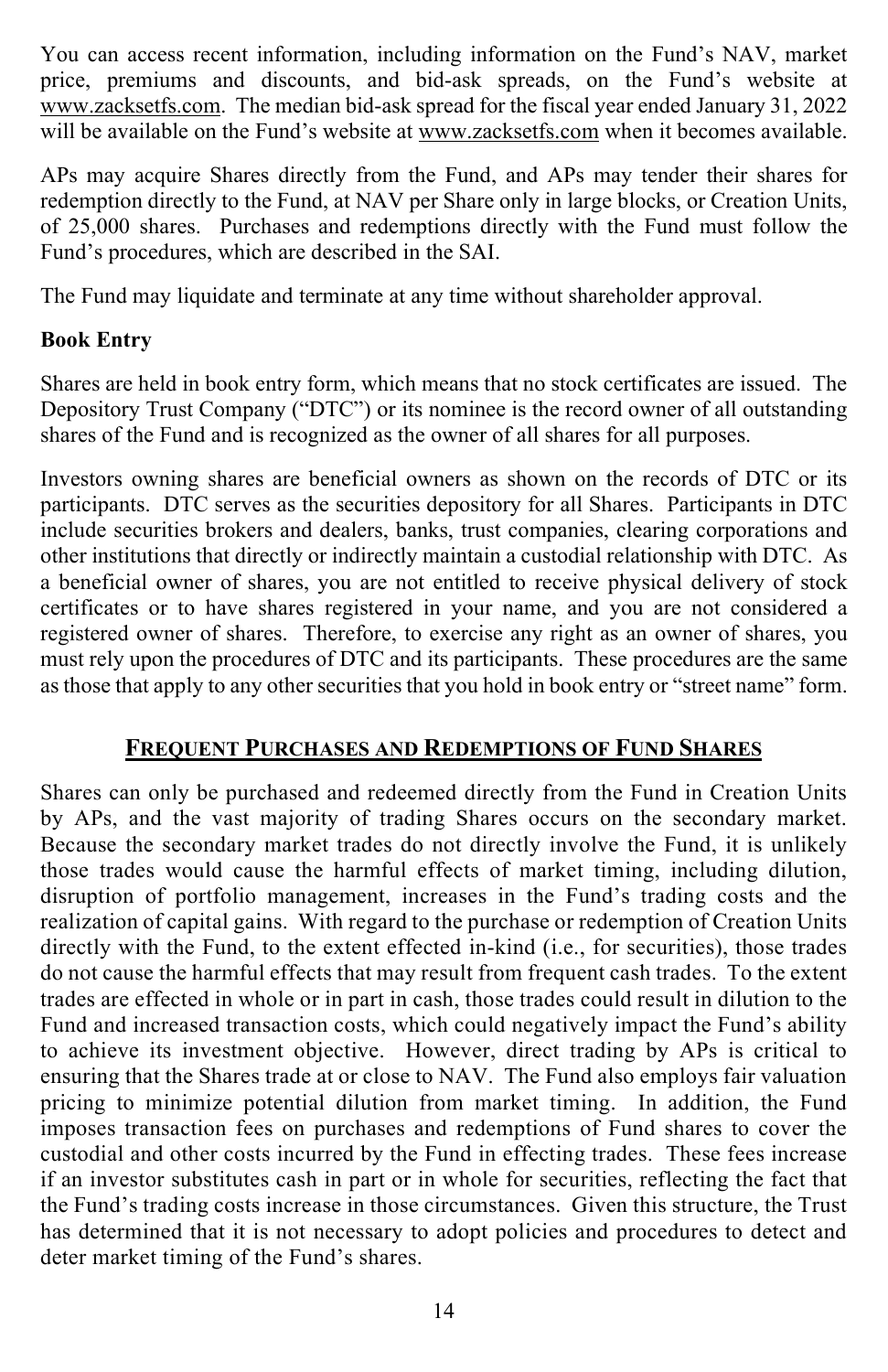## **DISTRIBUTION AND SERVICE PLAN**

<span id="page-18-0"></span>The Fund has adopted a distribution and service plan ("Plan") pursuant to Rule 12b-1 under the 1940 Act. Under the Plan, the Fund is authorized to pay distribution fees to the distributor and other firms that provide distribution and shareholder services ("Service Providers"). If a Service Provider provides these services, the Fund may pay fees at an annual rate not to exceed 0.25% of average daily net assets, pursuant to Rule 12b-1 under the 1940 Act.

No distribution or service fees are currently paid by the Fund, and will not be paid by the Fund unless authorized by the Board of Trustees. There are no current plans to impose these fees. In the event Rule 12b-1 fees were charged, over time they would increase the cost of an investment in the Fund.

## **DIVIDENDS AND OTHER DISTRIBUTIONS**

<span id="page-18-1"></span>Shares are traded throughout the day in the secondary market on a national securities exchange on an intra-day basis and are created and redeemed in-kind and/or for cash in Creation Units at each day's next calculated NAV. In-kind arrangements are designed to protect ongoing shareholders from the adverse effects on the Fund's portfolio that could arise from frequent cash redemption transactions. In a conventional mutual fund, redemptions can have an adverse tax impact on taxable shareholders if the mutual fund needs to sell portfolio securities to obtain cash to meet net fund redemptions. These sales may generate taxable gains for the ongoing shareholders of the mutual fund, whereas the shares in-kind redemption mechanism generally will not lead to a tax event for the Fund or its ongoing shareholders.

Ordinarily, dividends from net investment income, if any, are declared and paid annually by the Fund. The Funds distribute their net realized capital gains, if any, to shareholders annually. The Fund may also pay a special distribution at the end of a calendar year to comply with federal tax requirements.

<span id="page-18-2"></span>Distributions in cash may be reinvested automatically in additional whole shares only if the broker through whom you purchased shares makes such option available.

## **FEDERAL INCOME TAXATION**

As with any investment, you should consider how your investment in Shares will be taxed. The tax information in this Prospectus is provided as general information. You should consult your own tax professional about the tax consequences of an investment in Shares.

Unless your investment in the Shares is made through a tax-exempt entity or tax-deferred retirement account, such as an IRA plan, you need to be aware of the possible tax consequences when:

- The Fund makes a distribution;
- You sell your Shares listed on the Exchange; and
- You purchase or redeem Creation Units.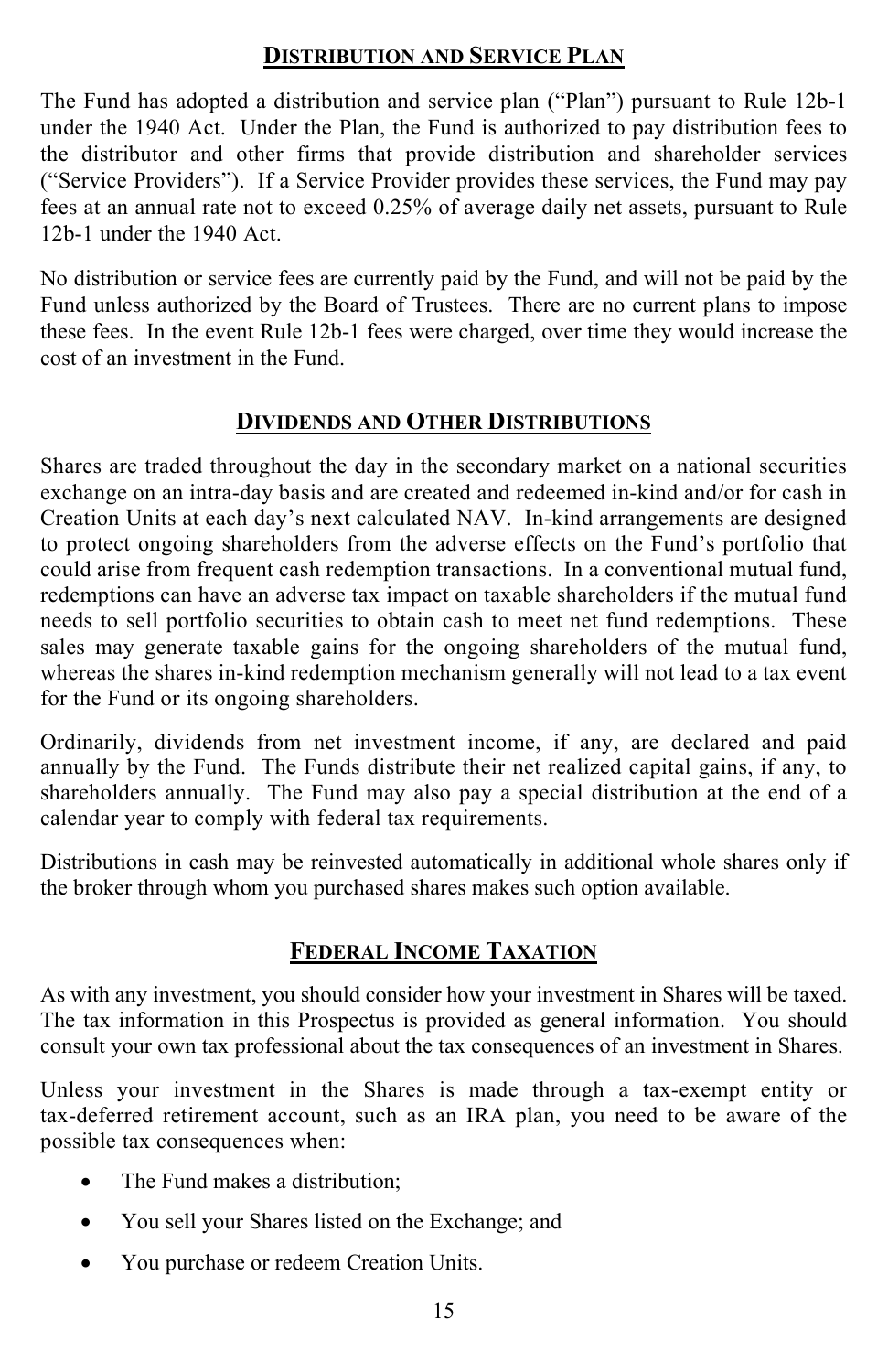#### **TAXES ON DISTRIBUTIONS**

Distributions from the Fund's net investment income (other than qualified dividend income), including distributions of income from securities lending and distributions out of the Fund's net short-term capital gains, if any, are taxable to you as ordinary income. Distributions by the Fund of net long-term capital gains in excess of net short-term capital losses (capital gain dividends) are taxable to you as long-term capital gains, regardless of how long you have held the Fund's shares. Distributions by the Fund that qualify as qualified dividend income are taxable to you at long-term capital gain rates. Long-term capital gains and qualified dividend income are generally eligible for taxation at a maximum rate of 15% for non-corporate shareholders with incomes below approximately \$400,000 (\$450,000 if married and filing jointly), amounts adjusted annually for inflation, and 20% for individuals with any income above these amounts that is net long-term capital gain or qualified dividend income. In addition, a 3.8% U.S. federal Medicare contribution tax is imposed on "net investment income," including, but not limited to, interest, dividends, and net gain, of U.S. individuals with income exceeding \$200,000 (or \$250,000 if married and filing jointly) and of estates and trusts.

Dividends will be qualified dividend income to you if they are attributable to qualified dividend income received by the Fund. Generally, qualified dividend income includes dividend income from taxable U.S. corporations, provided that the Fund satisfies certain holding period requirements in respect of the stock of such corporations and has not hedged its position in the stock in certain ways. Substitute dividends received by the Fund with respect to dividends paid on securities lent out will not be qualified dividend income. For this purpose, a qualified non-U.S. corporation means any non-U.S. corporation that is eligible for benefits under a comprehensive income tax treaty with the United States, which includes an exchange of information program or if the stock with respect to which the dividend was paid is readily tradable on an established United States securities market.

The term excludes a corporation that is a passive foreign investment company.

Dividends received by the Fund from a real estate investment trust ("REIT") or another RIC generally are qualified dividend income only to the extent the dividend distributions are made out of qualified dividend income received by such REIT or RIC. It is expected that dividends received by the Fund from a REIT and distributed to a shareholder generally will be taxable to the shareholder as ordinary income.

For a dividend to be treated as qualified dividend income, the dividend must be received with respect to a share of stock held without being hedged by the Fund, and with respect to a share of the Fund held without being hedged by you, for 61 days during the 121-day period beginning at the date which is 60 days before the date on which such share becomes ex-dividend with respect to such dividend or, in the case of certain preferred stock, 91 days during the 181-day period beginning 90 days before such date.

If your Fund shares are loaned out pursuant to a securities lending arrangement, you may lose the ability to treat Fund dividends paid while the shares are held by the borrower as qualified dividend income. In addition, you may lose the ability to use foreign tax credits passed through by the Fund if your Fund shares are loaned out pursuant to a securities lending agreement.

In general, your distributions are subject to U.S. federal income tax for the year when they are paid. Certain distributions paid in January, however, may be treated as paid on December 31 of the prior year.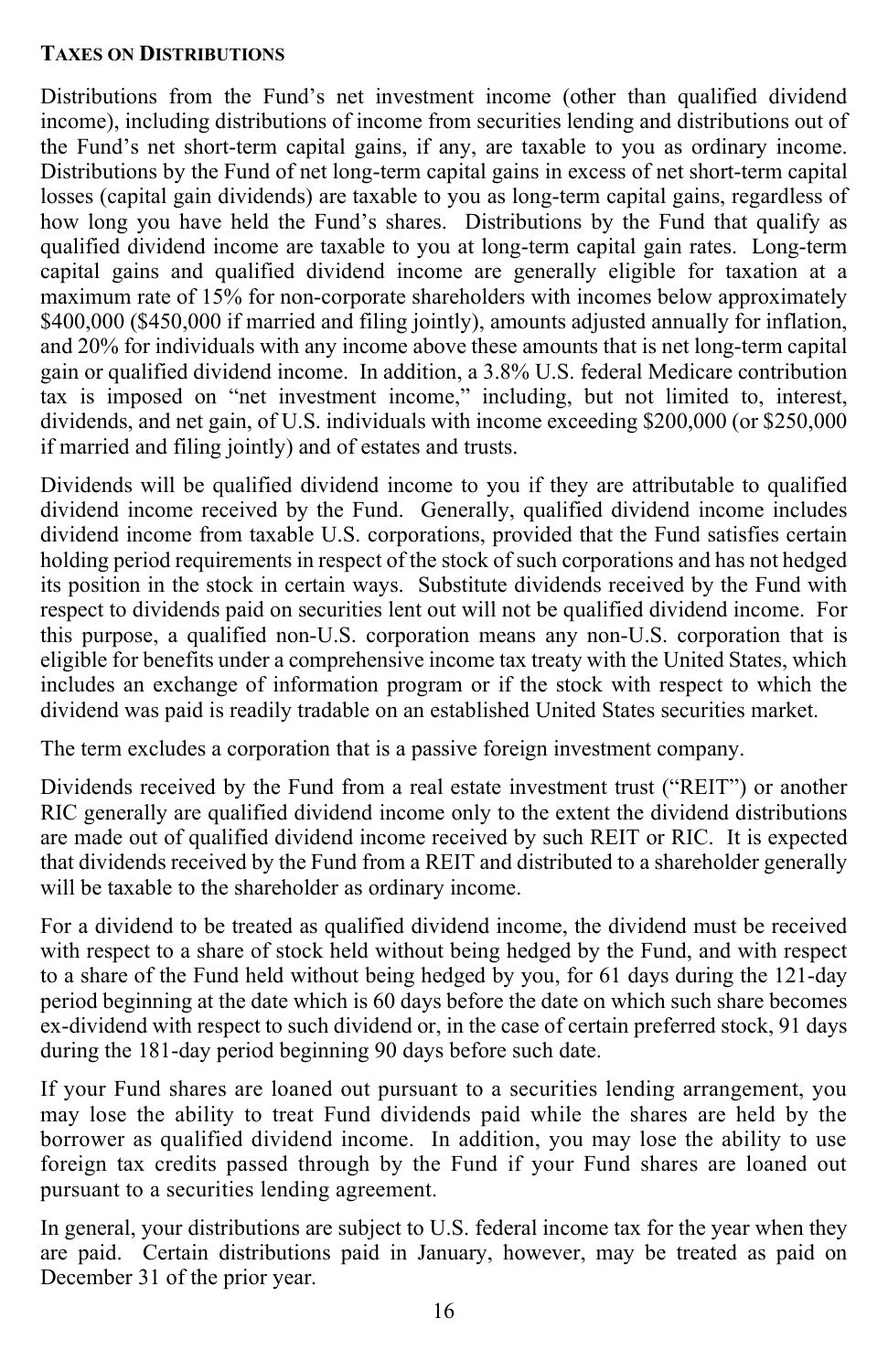If the Fund's distributions exceed current and accumulated earnings and profits, all or a portion of the distributions made in the taxable year may be recharacterized as a return of capital to shareholders. Distributions in excess of the Fund's minimum distribution requirements, but not in excess of the Fund's earnings and profits, will be taxable to shareholders and will not constitute nontaxable returns of capital. A return of capital distribution generally will not be taxable but will reduce the shareholder's cost basis and result in a higher capital gain or lower capital loss when those shares on which the distribution was received are sold. Once a shareholder's cost basis is reduced to zero, further distributions will be treated as capital gain, if the shareholder holds shares of the Fund as capital assets.

If you are neither a resident nor a citizen of the United States or if you are a non-U.S. entity, the Fund's ordinary income dividends (which include distributions of net short-term capital gains) will generally be subject to a 30% U.S. withholding tax, unless a lower treaty rate applies, provided that withholding tax will generally not apply to any gain or income realized by a non-U.S. shareholder in respect of any distributions of long-term capital gains or upon the sale or other disposition of shares of the Fund.

A 30% withholding tax is currently imposed on U.S.-source dividends, interest, and other income items, and will be imposed on proceeds from the sale of property producing U.S.-source dividends and interest paid after December 31, 2018, to (i) foreign financial institutions including non-U.S. investment funds unless they agree to collect and disclose to the Internal Revenue Service ("IRS") information regarding their direct and indirect U.S. account holders and (ii) certain other foreign entities, unless they certify certain information regarding their direct and indirect U.S. owners. To avoid withholding, foreign financial institutions will need to (i) enter into agreements with the IRS that state that they will provide the IRS information, including the names, addresses, and taxpayer identification numbers of direct and indirect U.S. account holders, comply with due diligence procedures with respect to the identification of U.S. accounts, report to the IRS certain information with respect to U.S. accounts maintained, agree to withhold tax on certain payments made to non-compliant foreign financial institutions or to account holders who fail to provide the required information, and determine certain other information as to their account holders, or (ii) in the event that an applicable intergovernmental agreement and implementing legislation are adopted, provide local revenue authorities with similar account holder information. Other foreign entities will need to provide the name, address, and taxpayer identification number of each substantial U.S. owner or certifications of no substantial U.S. ownership unless certain exceptions apply or agree to provide certain information to other revenue authorities for transmittal to the IRS.

Dividends, interest, and capital gains earned by the Fund with respect to non-U.S. securities may give rise to withholding, capital gains and other taxes imposed by non-U.S. countries. Tax conventions between certain countries and the United States may reduce or eliminate such taxes. If more than 50% of the total assets of the Fund at the close of a year consists of non-U.S. stocks or securities (generally, for this purpose, depositary receipts, no matter where traded, of non-U.S. companies are treated as "non-U.S."), the Fund may "pass through" to you certain non-U.S. income taxes (including withholding taxes) paid by the Fund. This means that you would be considered to have received as an additional dividend your share of such non-U.S. taxes, but you may be entitled to either a corresponding tax deduction in calculating your taxable income, or, subject to certain limitations, a credit in calculating your U.S. federal income tax.

For purposes of foreign tax credits for U.S. shareholders of the Fund, foreign capital gains taxes may not produce associated foreign source income, thereby limiting a U.S. person's ability to use such credits.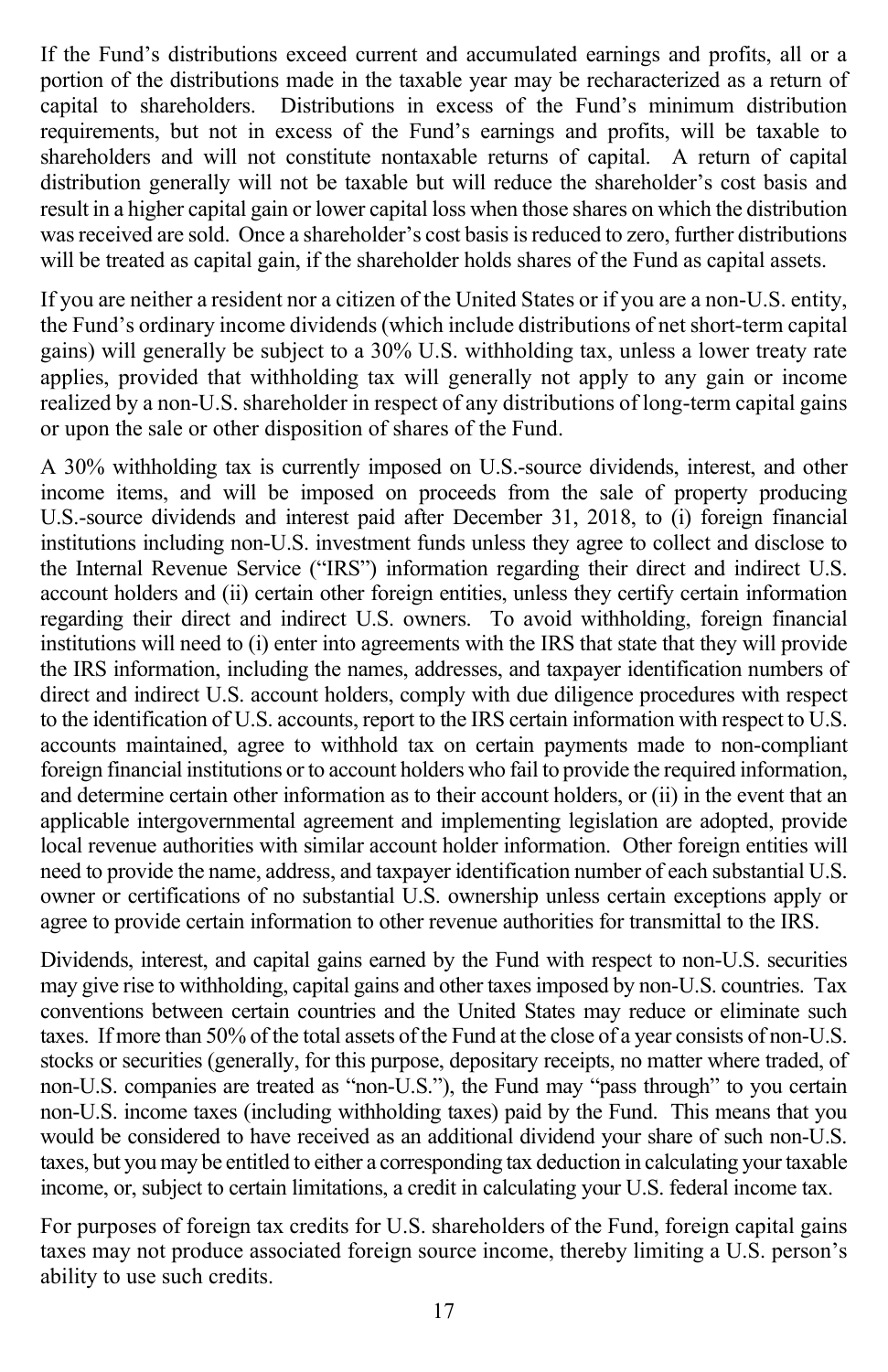If you are a resident or a citizen of the United States, by law, back-up withholding at a 28% rate will apply to your distributions and proceeds if you have not provided a taxpayer identification number or social security number and made other required certifications.

#### **TAXES ON EXCHANGE-LISTED SHARES SALES**

Currently, any capital gain or loss realized upon a sale of Shares is generally treated as long-term capital gain or loss if the Shares have been held for more than one year and as short-term capital gain or loss if the Shares have been held for one year or less. The ability to deduct capital losses may be limited.

#### **TAXES ON PURCHASE AND REDEMPTION OF CREATION UNITS**

An Authorized Participant who exchanges equity securities for Creation Units generally will recognize a gain or a loss. The gain or loss will be equal to the difference between the market value of the Creation Units at the time of the exchange and the exchanger's aggregate basis in the securities surrendered and the Cash Component paid. A person who exchanges Creation Units for equity securities will generally recognize a gain or loss equal to the difference between the exchanger's basis in the Creation Units and the aggregate market value of the securities received and the Cash Redemption Amount. The Internal Revenue Service, however, may assert that a loss realized upon an exchange of securities for Creation Units cannot be deducted currently under the rules governing "wash sales," or on the basis that there has been no significant change in economic position. Persons exchanging securities should consult their own tax advisor with respect to whether the wash sale rules apply and when a loss might be deductible.

Under current federal tax laws, any capital gain or loss realized upon redemption of Creation Units is generally treated as long-term capital gain or loss if the Shares have been held for more than one year and as a short-term capital gain or loss if the Shares have been held for one year or less.

If you purchase or redeem Creation Units, you will be sent a confirmation statement showing how many and at what price you purchased or sold Shares.

*The foregoing discussion summarizes some of the possible consequences under current federal tax law of an investment in the Fund. It is not a substitute for personal tax advice. You may also be subject to state and local taxation on Fund distributions, and sales of Fund Shares. Consult your personal tax advisor about the potential tax consequences of an investment in Fund Shares under all applicable tax laws.*

## **SHAREHOLDER STATEMENTS AND REPORTS**

<span id="page-21-0"></span>To keep you informed about your investments, the Fund will send you various account statements and reports, including:

- Confirmation statements that verify your buy or sell transactions (except in the case of automatic purchases or redemptions from bank accounts. Please review your confirmation statements for accuracy.
- Quarter-end and year-end shareholder account statements.
- Reports for the Fund, which includes portfolio manager commentary, performance,
- Shareholder tax forms.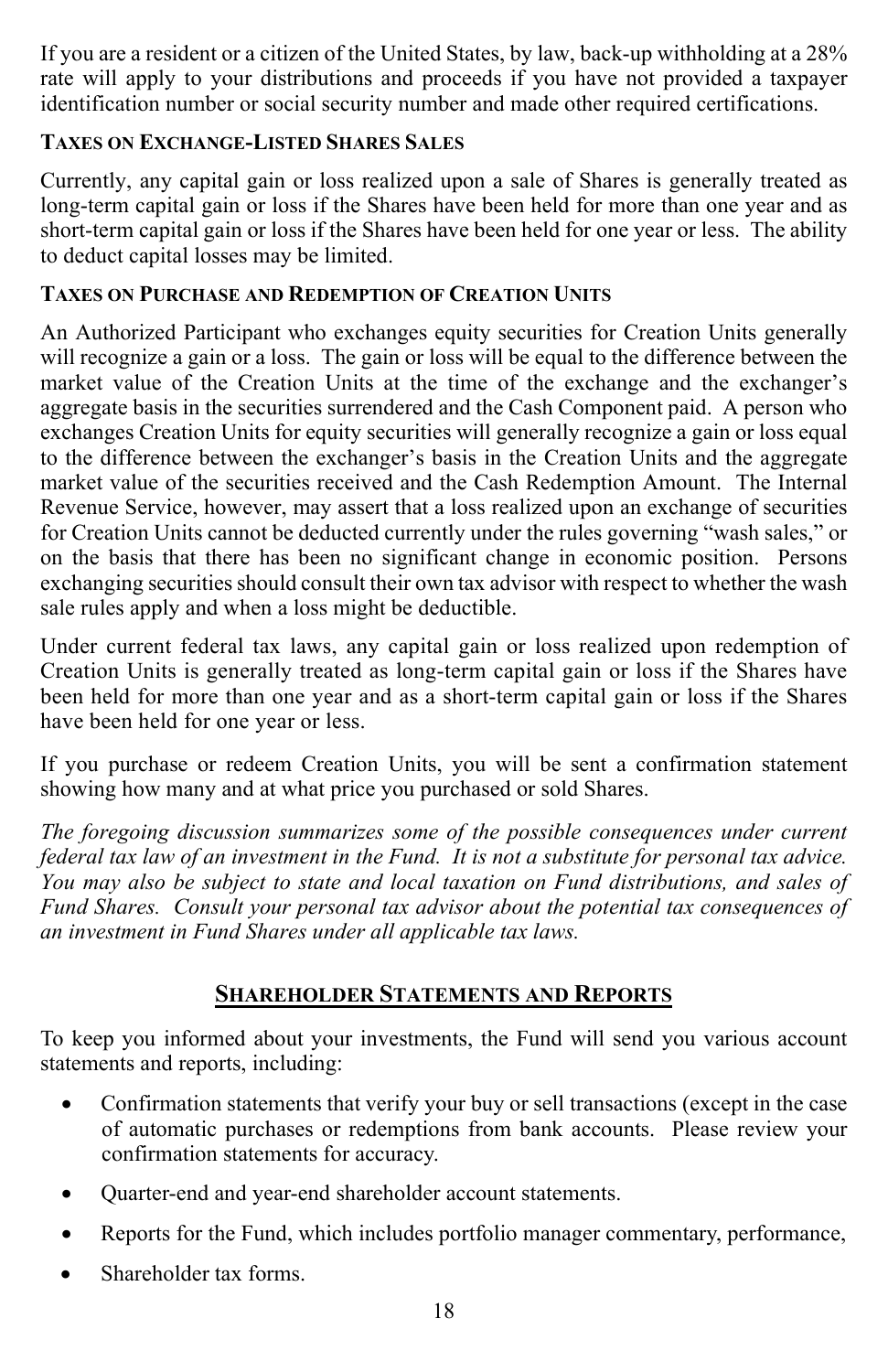With eDelivery, you can receive your tax forms, account statements, Fund reports, and prospectuses online rather than by regular mail. Taking advantage of this free service not only decreases the clutter in your mailbox, it also reduces your Fund fees by lowering printing and postage costs. To receive materials electronically, contact your financial intermediary (such as a broker-dealer or bank), or, if you are a direct investor, please contact us at 855-813-3507 or visit [www.zacksetfs.com](http://www.zacksetfs.com/) to sign up for eDelivery.

## **FUND SERVICE PROVIDERS**

<span id="page-22-0"></span>Ultimus Fund Solutions, LLC is the Funds' administrator and fund accountant. It has its principal office at 4221 North 203rd Street, Elkhorn, Nebraska 68022-3474, and is primarily in the business of providing administrative, fund accounting and transfer agent services to retail and institutional mutual funds.

Brown Brothers Harriman & Co., 50 Post Office Square, Boston, MA 02110, is the Fund's transfer agent and custodian.

Foreside Financial Services, LLC (the "Distributor"), Three Canal Plaza, Suite 100, Portland, ME 04101, is the distributor for the shares of the Fund. The Distributor is a registered broker-dealer and member of the Financial Industry Regulatory Authority ("FINRA").

Greenberg Traurig LLP, 2200 Ross Avenue, Suite 5200, Dallas, Texas 75201, serves as legal counsel to the Trust.

Cohen & Company, Ltd., 342 N. Water St., Suite 830, Milwaukee, WI 53202, serves as the Fund's independent registered public accounting firm. The independent registered public accounting firm is responsible for auditing the annual financial statements of the Fund.

**Portfolio Holdings Information.** A description of the Fund's policies and procedures with respect to the disclosure of its portfolio securities is available in the Fund's Statement of Additional Information ("SAI").

## **FINANCIAL HIGHLIGHTS**

<span id="page-22-1"></span>Financial information for the Fund will be available after the Fund has completed a fiscal year of operations.